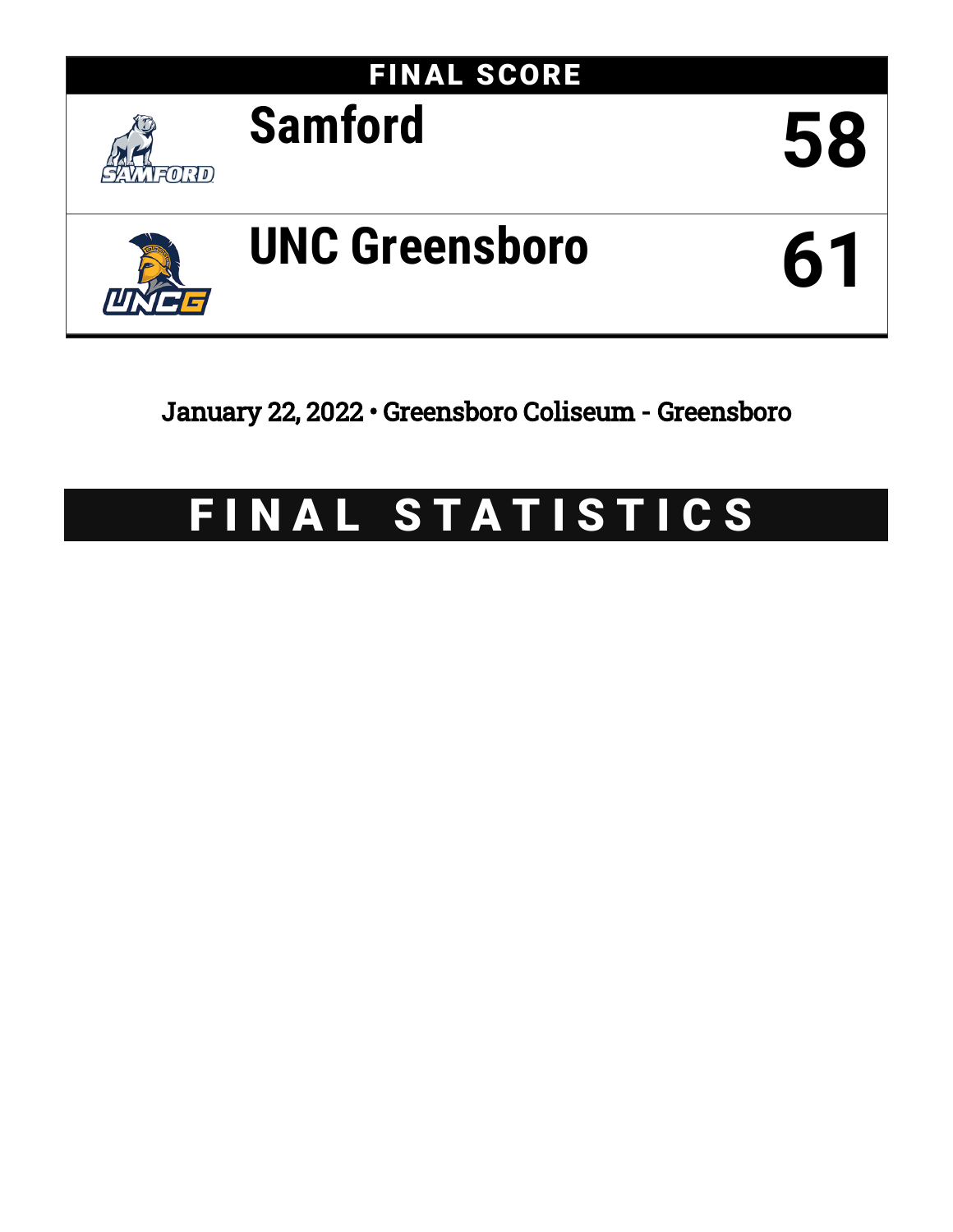## **Official Box Score Samford vs UNC Greensboro Game Totals -- Final Statistics January 22, 2022 at Greensboro Coliseum - Greensboro**



# **Samford 58**

| No. | Player                 | S  | <b>Pts</b> | FG       | 3FG      | FT      | OR | DR | TR | PF            | A              | TO | <b>B</b> lk | Stl          | Min  | $+/-$          |
|-----|------------------------|----|------------|----------|----------|---------|----|----|----|---------------|----------------|----|-------------|--------------|------|----------------|
| 00  | GLOVER, QUES           | G  | 14         | $4 - 8$  | $0 - 1$  | $6-6$   | 0  | 0  | 0  | 3             | 2              | 5  | 0           | 0            | 25   | -6             |
| 01  | CARDET, WESLEY         | G  |            | $0 - 1$  | $0 - 0$  | $1 - 2$ | 5  | 6  | 11 |               | 0              | 5  |             | 0            | 28   | $\overline{4}$ |
| 02  | CAMPBELL, JADEN        | G  | 5          | $1 - 5$  | 1-3      | $2 - 2$ | 0  | 3  | 3  | 5             |                | 2  | 0           | 0            | 25   | -5             |
| 22  | DYE, LOGAN             | F. | 14         | $5 - 13$ | $1 - 4$  | $3 - 4$ | 0  | 3  | 3  | $\mathcal{P}$ | 0              |    |             |              | 34   | 1              |
| 23  | KAIFES, COOPER         | G  | 9          | $3 - 7$  | $3 - 7$  | $0 - 0$ | 0  | 2  | 2  | 0             |                | 0  | $\Omega$    | 1            | 28   | -6             |
| 03  | RILLIE, JARON          | G  | 10         | $3-6$    | $2 - 4$  | $2 - 2$ |    | 3  | 4  | 1             | $\overline{2}$ | 3  | $\Omega$    | $\Omega$     | 25   | 2              |
| 11  | <b>VAIL, MARCELLUS</b> | G  | 0          | $0 - 0$  | $0 - 0$  | $0 - 0$ |    | 0  |    |               | 0              | 0  | $\Omega$    | 0            | 2    | -5             |
| 13  | <b>RICHEY, QUINN</b>   | G  | $\Omega$   | $0 - 0$  | $0 - 0$  | $0 - 0$ |    | 0  |    |               | $\mathbf{0}$   | 0  | $\Omega$    | $\mathbf{0}$ | 16   | $\Omega$       |
| 14  | MAITRE, RICHARDSON     | G  | 0          | $0 - 0$  | $0 - 0$  | $0 - 0$ | 0  | 1  |    | 0             | 0              | 0  | $\Omega$    | 0            | 1    | $-2$           |
| 42  | TRYON, JACOB           | С  | 5          | $2 - 5$  | $1 - 4$  | $0 - 0$ |    |    | 8  | 3             |                |    | $\Omega$    | 0            | 18   | 2              |
|     | TEAM                   |    |            |          |          |         |    | 1  | 2  | $\mathbf 0$   |                | 0  |             |              |      |                |
|     | <b>TOTALS</b>          |    | 58         | 18-45    | $8 - 23$ | 14-16   | 10 | 26 | 36 | 17            |                | 17 | 2           | 2            | -200 |                |

| <b>Shooting By Period</b><br>Period | FG        | FG%      | 3FG      | 3FG%  | FT        | FT%   | Deadball Rebounds: 3,0<br>Last FG: 2nd-00:01              |
|-------------------------------------|-----------|----------|----------|-------|-----------|-------|-----------------------------------------------------------|
| 1st Half                            | $8-22$    | 36%      | 4-12     | 33%   | 8-8       | 100%  | Biagest Run: 7-0                                          |
| 2nd Half                            | $10 - 23$ | 43%      | $4 - 11$ | 36%   | $6 - 8$   | 75%   | Largest lead: By 1 at 1st-17:48<br>Technical Fouls: None. |
| Game                                | $18 - 45$ | $40.0\%$ | $8 - 23$ | 34.8% | $14 - 16$ | 87.5% |                                                           |

# **UNC Greensboro 61**

| No. | Player                      | S  | Pts | FG       | 3FG      | FT        | 0R            | DR            | TR | PF       | A  | TO | <b>B</b> lk  | Stl      | Min        | $+/-$          |
|-----|-----------------------------|----|-----|----------|----------|-----------|---------------|---------------|----|----------|----|----|--------------|----------|------------|----------------|
| 03  | LANGLEY, KOBE               | G  |     | $2 - 9$  | 1-6      | $2 - 2$   |               | 4             | 5  |          | 3  | 0  | 0            | 2        | 29         | $\overline{2}$ |
| 04  | ABDULSALAM, MOHAMMED        | F. | 6   | $3 - 4$  | $0 - 0$  | $0 - 1$   | 2             | $\mathcal{P}$ | 4  | 4        | 0  |    | $\mathbf{0}$ | $\Omega$ | 24         | $-2$           |
| 10  | <b>BUCKINGHAM, DE'MONTE</b> | G  | 13  | $4 - 11$ | $3-9$    | $2 - 2$   | 1             | 2             | 3  | 3        | 0  | 0  | 0            | 3        | 25         | 9              |
| 24  | TREACY, DANTE               | G  |     | $2 - 5$  | $0 - 2$  | $3 - 3$   | $\mathcal{P}$ | $\Omega$      | 2  |          | 4  | 0  | $\Omega$     | $\Omega$ | 26         | $-2$           |
| 33  | LEYTE, BAS                  | F  | 8   | $3 - 8$  | $0 - 0$  | $2 - 2$   | 2             | 3             | 5  |          | 0  | 0  |              |          | 28         | $-2$           |
| 00  | LANGLEY, KEYSHAUN           | G  | 15  | $4 - 10$ | $3 - 7$  | $4 - 4$   | 0             |               |    | 0        | 4  | 3  | $\mathbf{0}$ |          | 27         | 4              |
| 13  | JONES, MILES                | F. | 0   | $0 - 1$  | $0 - 1$  | $0 - 2$   | 0             |               |    | 0        | 2  |    | 0            | 2        | 8          | 3              |
| 14  | WHITE, JALEN                | G  | 0   | $0 - 1$  | $0 - 1$  | $0 - 0$   | 0             |               |    |          | 0  | 0  | 0            | $\Omega$ | 6          | $\mathbf{0}$   |
| 44  | HUNTER, KALEB               | G  | 5.  | $2 - 7$  | 1-5      | $0 - 0$   | 3             | 0             | 3  | 2        |    |    | 0            |          | 28         | 3              |
|     | <b>TEAM</b>                 |    |     |          |          |           | 1             | $\Omega$      |    | $\Omega$ |    | 2  |              |          |            |                |
|     | <b>TOTALS</b>               |    | 61. | 20-56    | $8 - 31$ | $13 - 16$ | 12            | 14            | 26 | 13       | 14 | 8  | 1            | 10       | <b>200</b> |                |

| Game                                | 20-56    | 35.7% | 8-31 | 25.8% | $13 - 16$ | 81.3% |  |
|-------------------------------------|----------|-------|------|-------|-----------|-------|--|
| 2nd Half                            | $8 - 29$ | 28%   | 4-17 | 24%   | 6-9       | 67%   |  |
| 1st Half                            | 12-27    | 44%   | 4-14 | 29%   | 7-7       | 100%  |  |
| <b>Shooting By Period</b><br>Period | FG       | FG%   | 3FG  | 3FG%  | FT        | FT%   |  |

*Deadball Rebounds:* 1,2 *Last FG:* 2nd-02:22 *Biggest Run:* 8-0 *Largest lead:* By 12 at 1st-03:14 *Technical Fouls:* None.

| Game Notes:                                         | <b>Score</b> | 1st | 2nd | <b>TOT</b>     | <b>Points</b>    | <b>SAM</b> | <b>NCG</b> |
|-----------------------------------------------------|--------------|-----|-----|----------------|------------------|------------|------------|
| Officials: Jerome Hall, Damon Williams, Tyler Kumpf | SAM          | 28  | 30  | 58             | In the Paint     |            | co         |
| Start Time: 05:00 PM ET                             | <b>NCG</b>   | つよ  | 26  | 6 <sup>′</sup> | <b>Off Turns</b> |            |            |
| Conference Game:                                    |              |     |     |                | 2nd Chance       |            |            |

**SAM led for 0:23. NCG led for 39:34. Game was tied for 0:04.** Times tied: **0** Lead Changes: **2**

| <b>Points</b>     | SAM            | NCG            |
|-------------------|----------------|----------------|
| In the Paint      | 14             | 22             |
| Off Turns         | 9              | 13             |
| 2nd Chance        | 5              | 15             |
| <b>Fast Break</b> | 0              |                |
| Bench             | 15             | 20             |
| Per Poss          | 1.000<br>24/58 | 1.052<br>26/58 |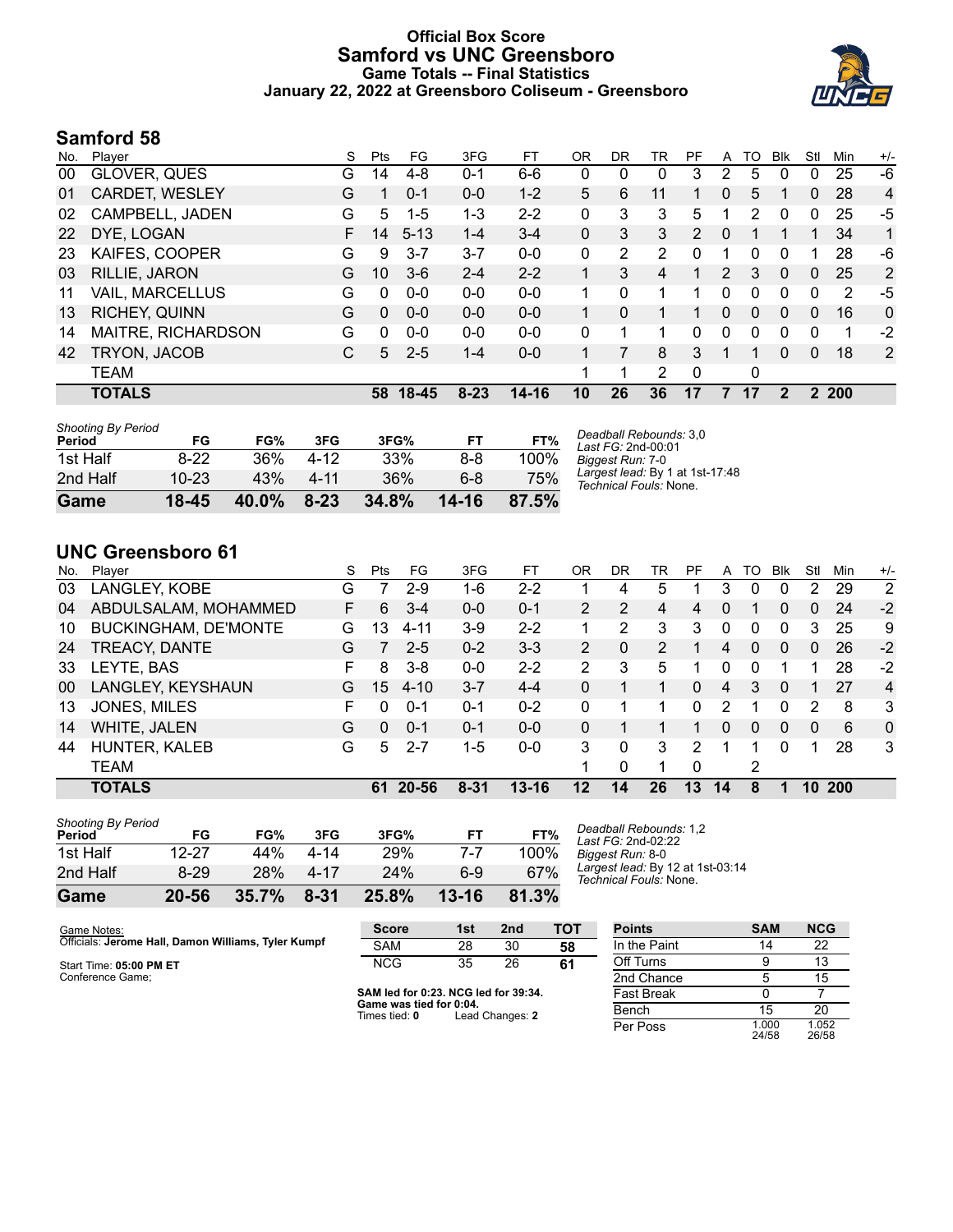#### **Official Box Score Samford vs UNC Greensboro First Half Statistics Only January 22, 2022 at Greensboro Coliseum - Greensboro**



# **Samford 28**

| No. | Plaver                 | S  | <b>Pts</b>    | FG       | 3FG      | <b>FT</b> | <b>OR</b> | <b>DR</b> | TR            | PF | A        | <b>TO</b> | <b>B</b> lk | Stl          | Min   | $+/-$       |
|-----|------------------------|----|---------------|----------|----------|-----------|-----------|-----------|---------------|----|----------|-----------|-------------|--------------|-------|-------------|
| 00  | GLOVER, QUES           | G  | 6             | $1 - 4$  | $0 - 1$  | $4 - 4$   | 0         | 0         | 0             |    |          | 4         | 0           | 0            | 15    | -6          |
| 01  | CARDET, WESLEY         | G  | $\Omega$      | $0 - 1$  | $0 - 0$  | $0 - 0$   | 3         | 3         | 6             |    | 0        | 3         |             | 0            | 14    | $\mathbf 0$ |
| 02  | CAMPBELL, JADEN        | G  | 2             | $0 - 2$  | $0 - 2$  | $2 - 2$   | 0         | 0         | 0             | 3  | 1        | 2         | 0           | 0            | 11    | -9          |
| 22  | DYE, LOGAN             | F. | 4             | $2 - 7$  | $0 - 2$  | $0 - 0$   | 0         | 2         | 2             | 1  | 0        | 0         | $\Omega$    | 1            | 16    | $-3$        |
| 23  | KAIFES, COOPER         | G  | 9             | $3-5$    | $3 - 5$  | $0 - 0$   | 0         | 1         |               | 0  | 1        | 0         | 0           |              | 16    | -5          |
| 03  | RILLIE, JARON          | G  | 5             | $1 - 1$  | $1 - 1$  | $2 - 2$   | 0         | 0         | 0             |    | 0        |           | 0           | $\mathbf{0}$ | 12    | $-3$        |
| 11  | <b>VAIL, MARCELLUS</b> | G  | $\Omega$      | $0-0$    | $0 - 0$  | $0 - 0$   | 1         | 0         |               | 0  | 0        | 0         | 0           | 0            | 1     | -5          |
| 13  | RICHEY, QUINN          | G  | $\Omega$      | $0 - 0$  | $0 - 0$  | $0 - 0$   | 1         | 0         |               | 1  | 0        | 0         | $\Omega$    | 0            | 6     | -3          |
| 14  | MAITRE, RICHARDSON     | G  | 0             | $0 - 0$  | $0 - 0$  | $0 - 0$   | $\Omega$  | 1         |               | 0  | 0        | 0         | 0           | 0            | 1     | $-2$        |
| 42  | TRYON, JACOB           | С  | $\mathcal{P}$ | $1 - 2$  | $0 - 1$  | $0 - 0$   | $\Omega$  | 2         | $\mathcal{P}$ | 1  | $\Omega$ | $\Omega$  | $\Omega$    | 0            | 7     | 1           |
|     | <b>TEAM</b>            |    |               |          |          |           | 0         | 1         | 1             | 0  |          | 0         |             |              |       |             |
|     | <b>TOTALS</b>          |    | 28            | $8 - 22$ | $4 - 12$ | $8 - 8$   | 5.        | 10        | 15            | 9  | 3        | 10        |             |              | 2 100 |             |
|     |                        |    |               |          |          |           |           |           |               |    |          |           |             |              |       |             |

| <b>Shooting By Period</b><br>Period | FG     | FG%   | 3FG      | 3FG%  |           | FT%   | Deadball Rebounds: 3,0<br>Last FG Half: SAM 2nd-00:01 |
|-------------------------------------|--------|-------|----------|-------|-----------|-------|-------------------------------------------------------|
| 1st Half                            | $8-22$ | 36%   | 4-12     | 33%   | 8-8       | 100%  |                                                       |
| Game                                | 18-45  | 40.0% | $8 - 23$ | 34.8% | $14 - 16$ | 87.5% |                                                       |

# **UNC Greensboro 35**

|                             | S      | <b>Pts</b>    | <b>FG</b> | 3FG      | <b>FT</b> | <b>OR</b>      | DR       | TR       | PF       | A        | TO | <b>B</b> lk  | Stl      | Min                     | $+/-$          |
|-----------------------------|--------|---------------|-----------|----------|-----------|----------------|----------|----------|----------|----------|----|--------------|----------|-------------------------|----------------|
| LANGLEY, KOBE               | G      | 5.            | $2 - 5$   | 1-4      | $0 - 0$   | 0              | 2        | າ        |          |          | 0  | 0            | $\Omega$ | 15                      | 4              |
| ABDULSALAM, MOHAMMED        | F      | 4             | $2 - 3$   | $0 - 0$  | $0 - 0$   | $\overline{2}$ | 2        | 4        |          | 0        |    | $\mathbf{0}$ | 0        | 15                      | $\mathbf{0}$   |
| <b>BUCKINGHAM, DE'MONTE</b> | G      | 5.            | $2 - 5$   | 1-4      | $0 - 0$   | 0              | 2        | 2        | 2        | 0        | 0  | 0            | $\Omega$ | 12                      | 12             |
| TREACY, DANTE               | G      | 7             | $2 - 3$   | $0 - 1$  | $3 - 3$   |                | 0        |          |          | 2        | 0  | $\mathbf{0}$ | $\Omega$ | 14                      | 4              |
| LEYTE, BAS                  | F      | 4             | $1 - 4$   | $0 - 0$  | $2 - 2$   | 1              | $\Omega$ |          | 1        | $\Omega$ | 0  | $\Omega$     |          | 14                      | $\mathbf{0}$   |
| LANGLEY, KEYSHAUN           | G      | 8             | $2 - 5$   | $2 - 4$  | $2 - 2$   | 0              |          |          | $\Omega$ | 2        | 3  | $\mathbf{0}$ |          | 13                      | $\overline{4}$ |
| JONES, MILES                | F      | 0             | $0-0$     | $0 - 0$  | $0 - 0$   | 0              | 0        | $\Omega$ | $\Omega$ | 1        |    | 0            | 2        | 3                       | 2              |
| WHITE, JALEN                | G      | 0             | $0 - 0$   | $0 - 0$  | $0 - 0$   | 0              |          |          | 0        | 0        | 0  | $\Omega$     | $\Omega$ | $\overline{\mathbf{4}}$ | $\overline{4}$ |
| HUNTER, KALEB               | G      | $\mathcal{P}$ | $1 - 2$   | 0-1      | $0 - 0$   |                | 0        |          |          | 1        | 0  | 0            |          | 11                      | 5              |
| <b>TEAM</b>                 |        |               |           |          |           | 0              | 0        | 0        | 0        |          |    |              |          |                         |                |
| <b>TOTALS</b>               |        |               |           | 4-14     | $7 - 7$   | 5              | 8        | 13       |          |          | 6  | 0            | 5        |                         |                |
|                             | Plaver |               |           | 35 12-27 |           |                |          |          |          |          |    |              |          |                         | 100            |

| <b>Shooting By Period</b><br>Period | FG      | FG%   | 3FG      | 3FG%       | FТ        | FT%   |
|-------------------------------------|---------|-------|----------|------------|-----------|-------|
| 1st Half                            | $12-27$ | 44%   | 4-14     | <b>29%</b> | 7.7       | 100%  |
| Game                                | 20-56   | 35.7% | $8 - 31$ | 25.8%      | $13 - 16$ | 81.3% |

*Deadball Rebounds:* 1,2 *Last FG Half:* NCG 2nd-02:22

| Game Notes:                                         | <b>Score</b> | 1st | 2 <sub>nd</sub> | <b>TOT</b> | <b>Points (This Period)</b> | SAM NCG        |                |
|-----------------------------------------------------|--------------|-----|-----------------|------------|-----------------------------|----------------|----------------|
| Officials: Jerome Hall, Damon Williams, Tyler Kumpf | <b>SAM</b>   | 28  | 30              | 58         | In the Paint                |                | 14             |
| Start Time: 05:00 PM ET                             | <b>NCG</b>   | 35  | 26              | 61         | Off Turns                   |                | 10             |
| Conference Game:                                    |              |     |                 |            | 2nd Chance                  |                |                |
|                                                     |              |     |                 |            | <b>Fast Break</b>           |                |                |
|                                                     |              |     |                 |            | Bench                       |                | 10             |
|                                                     |              |     |                 |            | Per Poss                    | 0.933<br>12/30 | 1.129<br>16/31 |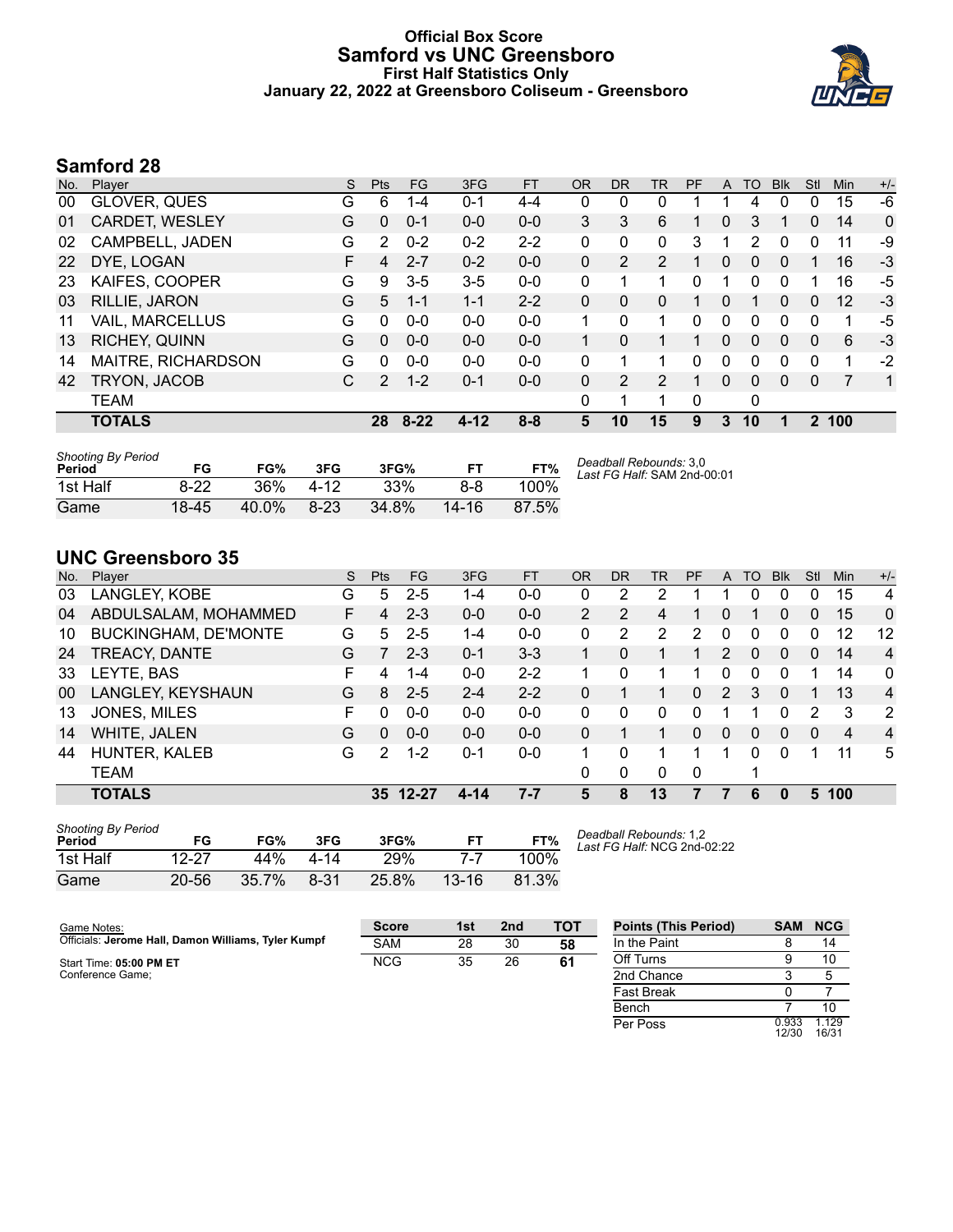### **Official Play-By-Play Samford vs UNC Greensboro First Half January 22, 2022 at Greensboro Coliseum - Greensboro**



#### **Period 1**

<mark>Starters:</mark><br>Samford: 0 GLOVER,QUES (G); 1 CARDET,WESLEY (G); 2 CAMPBELL,JADEN (G); 22 DYE,LOGAN (F); 23 KAIFES,COOPER (G);<br>**UNC Greensboro**: 3 LANGLEY,KOBE (G); 4 ABDULSALAM,MOHAMMED (F); 10 BUCKINGHAM,DE'MONTE (G); 24 TRE

| Time           | <b>VISITORS: Samford</b>                             | <b>Score</b> | <b>Margin</b>  | <b>HOME: UNC Greensboro</b>               |
|----------------|------------------------------------------------------|--------------|----------------|-------------------------------------------|
| 19:56          |                                                      | $2 - 0$      | H <sub>2</sub> | GOOD! LAYUP by BUCKINGHAM, DE'MONTE [FB]  |
| 19:43          | MISSED 3PTR by DYE, LOGAN                            |              |                |                                           |
| 19:40          |                                                      |              |                | REBOUND (DEF) by ABDULSALAM, MOHAMMED     |
| 19:24          | FOUL (PERSONAL) by CARDET, WESLEY                    |              |                |                                           |
| 19:16          |                                                      |              |                | MISSED JUMPER by LEYTE, BAS               |
| 19:16          | REBOUND (DEF) by TEAM                                |              |                |                                           |
| 18:55          | TURNOVER (TRAVEL) by GLOVER, QUES                    |              |                |                                           |
| 18:27          |                                                      |              |                | TURNOVER (TRAVEL) by ABDULSALAM, MOHAMMED |
| 18:27          | SUB OUT: CAMPBELL, JADEN                             |              |                |                                           |
| 18:27          | SUB IN: RILLIE, JARON                                |              |                |                                           |
| 18:08          |                                                      |              |                | FOUL (PERSONAL) by TREACY, DANTE          |
| 18:08          |                                                      |              |                | SUB OUT: TREACY, DANTE                    |
| 18:08<br>17:48 | GOOD! 3PTR by KAIFES, COOPER                         | $2 - 3$      | V <sub>1</sub> | SUB IN: LANGLEY, KEYSHAUN                 |
| 17:48          | ASSIST by GLOVER, QUES                               |              |                |                                           |
| 17:29          |                                                      |              |                | MISSED 3PTR by LANGLEY, KEYSHAUN          |
| 17:26          |                                                      |              |                | REBOUND (OFF) by ABDULSALAM, MOHAMMED     |
| 17:25          |                                                      | $4 - 3$      | H <sub>1</sub> | GOOD! JUMPER by ABDULSALAM, MOHAMMED      |
| 17:06          | TURNOVER (LOSTBALL) by CARDET, WESLEY                |              |                |                                           |
| 17:06          |                                                      |              |                | STEAL by LEYTE, BAS                       |
| 17:00          |                                                      | $6-3$        | $H_3$          | GOOD! DUNK by LEYTE, BAS [FB]             |
| 17:00          |                                                      |              |                | ASSIST by LANGLEY, KEYSHAUN               |
| 16:29          |                                                      |              |                | FOUL (PERSONAL) by ABDULSALAM, MOHAMMED   |
| 16:29          | GOOD! FT by RILLIE, JARON                            | $6 - 4$      | H <sub>2</sub> |                                           |
| 16:29          |                                                      |              |                | SUB OUT: ABDULSALAM, MOHAMMED             |
| 16:29          |                                                      |              |                | SUB IN: WHITE, JALEN                      |
| 16:29          | SUB OUT: CARDET, WESLEY                              |              |                |                                           |
| 16:29          | SUB OUT: DYE, LOGAN                                  |              |                |                                           |
| 16:29          | SUB OUT: KAIFES, COOPER                              |              |                |                                           |
| 16:29          | SUB IN: RICHEY, QUINN                                |              |                |                                           |
| 16:29          | SUB IN: MAITRE, RICHARDSON                           |              |                |                                           |
| 16:29          | SUB IN: TRYON, JACOB                                 |              |                |                                           |
| 16:29          | SUB OUT: RILLIE, JARON                               |              |                |                                           |
| 16:29          | SUB IN: CAMPBELL, JADEN                              |              |                |                                           |
| 16:29          | SUB OUT: MAITRE, RICHARDSON                          |              |                |                                           |
| 16:29          | SUB IN: RILLIE, JARON                                |              |                |                                           |
| 16:29          | GOOD! FT by RILLIE, JARON                            | $6-5$        | H <sub>1</sub> |                                           |
| 16:29<br>16:29 | SUB OUT: RILLIE, JARON<br>SUB IN: MAITRE, RICHARDSON |              |                |                                           |
| 16:24          | FOUL (PERSONAL) by TRYON, JACOB                      |              |                |                                           |
| 16:24          |                                                      | $7 - 5$      | H <sub>2</sub> | GOOD! FT by LEYTE, BAS                    |
| 16:24          |                                                      | $8-5$        | $H_3$          | GOOD! FT by LEYTE, BAS                    |
| 16:07          | MISSED JUMPER by GLOVER, QUES                        |              |                |                                           |
| 16:03          |                                                      |              |                | REBOUND (DEF) by WHITE, JALEN             |
| 15:50          |                                                      |              |                | MISSED 3PTR by BUCKINGHAM, DE'MONTE       |
| 15:47          | REBOUND (DEF) by MAITRE, RICHARDSON                  |              |                |                                           |
| 15:30          | MISSED 3PTR by TRYON, JACOB                          |              |                |                                           |
| 15:29          |                                                      |              |                | REBOUND (DEF) by LANGLEY, KOBE            |
| 15:29          | FOUL (PERSONAL) by CAMPBELL, JADEN                   |              |                |                                           |
| 15:29          |                                                      |              |                |                                           |
| 15:29          |                                                      |              |                | SUB OUT: LANGLEY, KOBE                    |
| 15:29          |                                                      |              |                | SUB OUT: LEYTE, BAS                       |
| 15:29          |                                                      |              |                | SUB IN: TREACY, DANTE                     |
| 15:29          |                                                      |              |                | SUB IN: HUNTER, KALEB                     |
| 15:29          | SUB OUT: GLOVER, QUES                                |              |                |                                           |
| 15:29          | SUB OUT: MAITRE, RICHARDSON                          |              |                |                                           |
| 15:29          | SUB IN: RILLIE, JARON                                |              |                |                                           |
| 15:29          | SUB IN: KAIFES, COOPER                               |              |                |                                           |
| 14:58          |                                                      |              |                | TURNOVER (SHOTCLOCK) by TEAM              |
| 14:40          | MISSED 3PTR by CAMPBELL, JADEN                       |              |                |                                           |
| 14:37          |                                                      |              |                | REBOUND (DEF) by BUCKINGHAM, DE'MONTE     |
| 14:33          |                                                      | $11-5$       | H <sub>6</sub> | GOOD! 3PTR by LANGLEY, KEYSHAUN           |
| 14:33          |                                                      |              |                | ASSIST by TREACY, DANTE                   |
| 14:05          |                                                      |              |                | FOUL (PERSONAL) by BUCKINGHAM, DE'MONTE   |
| 14:05          | GOOD! FT by CAMPBELL, JADEN                          | $11-6$       | H <sub>5</sub> |                                           |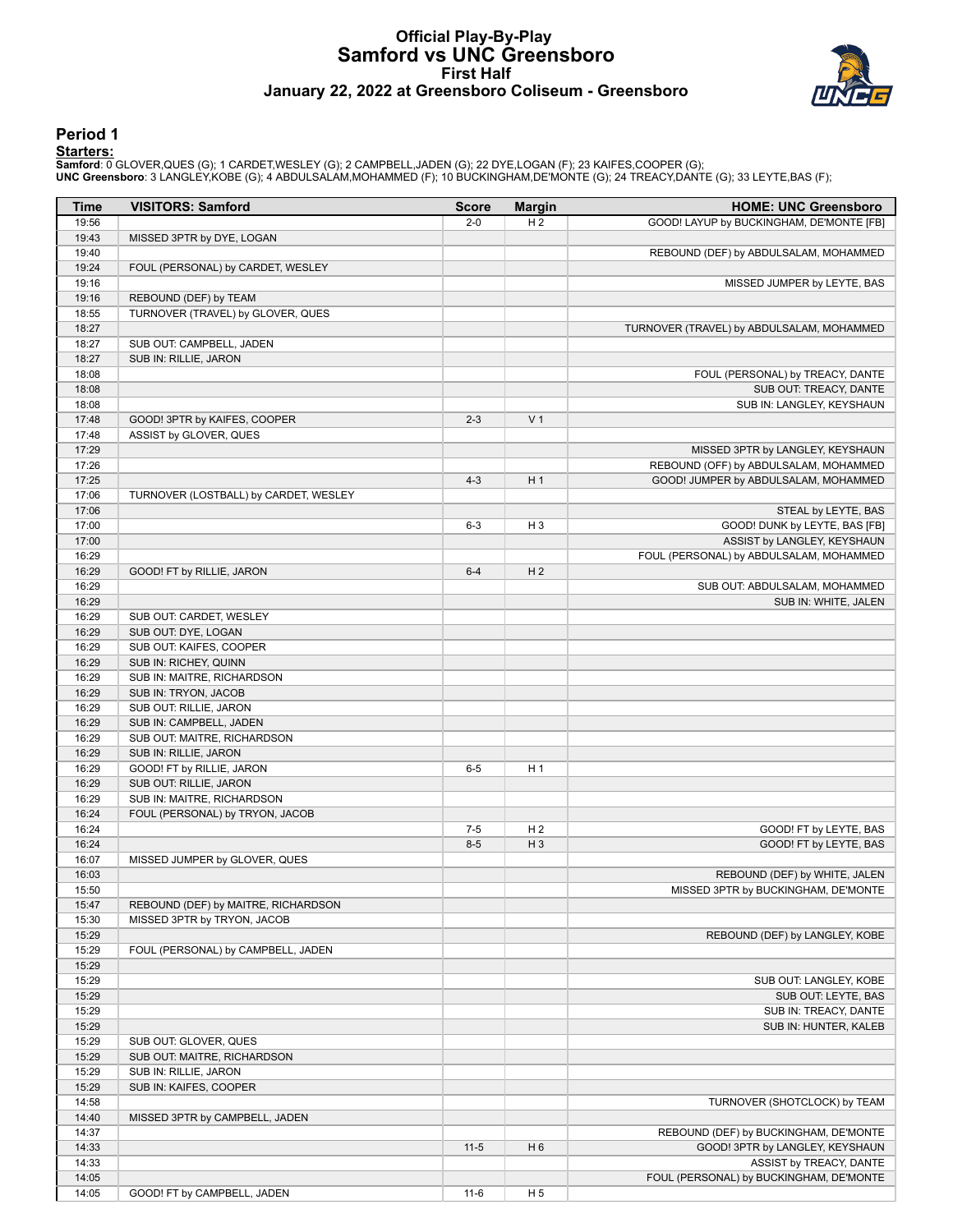| Time           | <b>VISITORS: Samford</b>                          | <b>Score</b> | <b>Margin</b>  | <b>HOME: UNC Greensboro</b>            |
|----------------|---------------------------------------------------|--------------|----------------|----------------------------------------|
| 14:05          |                                                   |              |                | SUB OUT: BUCKINGHAM, DE'MONTE          |
| 14:05          |                                                   |              |                | SUB OUT: WHITE, JALEN                  |
| 14:05          |                                                   |              |                | SUB IN: ABDULSALAM, MOHAMMED           |
| 14:05          |                                                   |              |                | SUB IN: JONES, MILES                   |
| 14:05          | SUB OUT: RILLIE, JARON                            |              |                |                                        |
| 14:05          | SUB OUT: RICHEY, QUINN                            |              |                |                                        |
| 14:05          | SUB OUT: TRYON, JACOB                             |              |                |                                        |
| 14:05          | SUB IN: GLOVER, QUES                              |              |                |                                        |
| 14:05          | SUB IN: CARDET, WESLEY                            |              |                |                                        |
| 14:05          | SUB IN: DYE, LOGAN                                |              |                |                                        |
| 14:05          | GOOD! FT by CAMPBELL, JADEN                       | $11 - 7$     | H4             |                                        |
| 13:42          |                                                   |              |                | MISSED 3PTR by TREACY, DANTE           |
| 13:39          |                                                   |              |                | REBOUND (OFF) by HUNTER, KALEB         |
| 13:36          |                                                   |              |                | MISSED 3PTR by LANGLEY, KEYSHAUN       |
| 13:33          |                                                   |              |                | REBOUND (OFF) by ABDULSALAM, MOHAMMED  |
| 13:29          |                                                   |              |                | MISSED JUMPER by ABDULSALAM, MOHAMMED  |
| 13:29          | BLOCK by CARDET, WESLEY                           |              |                |                                        |
| 13:29          | REBOUND (DEF) by CARDET, WESLEY                   |              |                |                                        |
| 13:29          | SUB OUT: KAIFES, COOPER                           |              |                |                                        |
| 13:29          | SUB IN: RICHEY, QUINN                             |              |                |                                        |
| 13:13          | GOOD! JUMPER by GLOVER, QUES [PNT]                | $11-9$       | H <sub>2</sub> |                                        |
| 13:00          | FOUL (PERSONAL) by GLOVER, QUES                   |              |                |                                        |
| 13:00          |                                                   |              |                | SUB OUT: LANGLEY, KEYSHAUN             |
| 13:00          |                                                   |              |                | SUB IN: LANGLEY, KOBE                  |
| 12:42          |                                                   |              |                | MISSED 3PTR by LANGLEY, KOBE           |
| 12:39          | REBOUND (DEF) by CARDET, WESLEY                   |              |                |                                        |
| 12:33          | TURNOVER (LOSTBALL) by CARDET, WESLEY             |              |                |                                        |
| 12:33          |                                                   |              |                | STEAL by JONES, MILES                  |
| 12:29          |                                                   | $13-9$       | H4             | GOOD! LAYUP by TREACY, DANTE [FB]      |
| 12:29          |                                                   |              |                | ASSIST by LANGLEY, KOBE                |
| 12:29          | FOUL (PERSONAL) by RICHEY, QUINN                  |              |                |                                        |
| 12:29          |                                                   |              |                | SUB OUT: JONES, MILES                  |
| 12:29          |                                                   |              |                | SUB IN: LEYTE, BAS                     |
| 12:29          |                                                   |              |                | SUB OUT: ABDULSALAM, MOHAMMED          |
| 12:29          |                                                   |              |                | SUB IN: JONES, MILES                   |
| 12:29          |                                                   | $14-9$       | H <sub>5</sub> | GOOD! FT by TREACY, DANTE [FB]         |
| 12:17          | MISSED 3PTR by CAMPBELL, JADEN                    |              |                |                                        |
| 12:14          | REBOUND (OFF) by RICHEY, QUINN                    |              |                |                                        |
| 12:04          | MISSED JUMPER by GLOVER, QUES                     |              |                |                                        |
| 12:00          | REBOUND (OFF) by CARDET, WESLEY                   |              |                |                                        |
| 11:48          | TURNOVER (BADPASS) by GLOVER, QUES                |              |                |                                        |
| 11:48          |                                                   |              |                | STEAL by JONES, MILES                  |
| 11:48          |                                                   |              |                | TURNOVER (OUTOFBOUNDS) by JONES, MILES |
| 11:48          |                                                   |              |                |                                        |
| 11:48          |                                                   |              |                | SUB OUT: JONES, MILES                  |
| 11:48          |                                                   |              |                | SUB IN: ABDULSALAM, MOHAMMED           |
| 11:48          | SUB OUT: GLOVER, QUES                             |              |                |                                        |
| 11:48          | SUB OUT: RICHEY, QUINN                            |              |                |                                        |
| 11:48          | SUB IN: RILLIE, JARON                             |              |                |                                        |
| 11:48          | SUB IN: KAIFES, COOPER                            |              |                |                                        |
| 11:37          | GOOD! LAYUP by DYE, LOGAN                         | $14 - 11$    | $H_3$          |                                        |
| 11:17          |                                                   | $16-11$      | H <sub>5</sub> | GOOD! LAYUP by TREACY, DANTE           |
| 10:48          | MISSED 3PTR by KAIFES, COOPER                     |              |                |                                        |
| 10:45          | REBOUND (OFF) by CARDET, WESLEY                   |              |                |                                        |
| 10:41          | GOOD! 3PTR by KAIFES, COOPER                      | $16 - 14$    | H <sub>2</sub> |                                        |
| 10:41          | ASSIST by CAMPBELL, JADEN                         |              |                |                                        |
| 10:28          |                                                   |              |                | MISSED 3PTR by HUNTER, KALEB           |
| 10:24          | REBOUND (DEF) by DYE, LOGAN                       |              |                |                                        |
| 10:14          | FOUL (OFF) by CAMPBELL, JADEN                     |              |                |                                        |
| 10:14          | TURNOVER (OFFENSIVE) by CAMPBELL, JADEN           |              |                |                                        |
| 10:14          |                                                   |              |                | SUB OUT: HUNTER, KALEB                 |
| 10:14          |                                                   |              |                | SUB IN: BUCKINGHAM, DE'MONTE           |
| 10:14          | SUB OUT: CAMPBELL, JADEN                          |              |                |                                        |
|                |                                                   |              |                |                                        |
| 10:14<br>10:14 | SUB OUT: RILLIE, JARON<br>SUB OUT: KAIFES, COOPER |              |                |                                        |
| 10:14          | SUB IN: GLOVER, QUES                              |              |                |                                        |
| 10:14          | SUB IN: VAIL, MARCELLUS                           |              |                |                                        |
| 10:14          |                                                   |              |                |                                        |
| 09:44          | SUB IN: RICHEY, QUINN                             |              |                |                                        |
|                |                                                   |              |                | MISSED 3PTR by BUCKINGHAM, DE'MONTE    |
| 09:41          | REBOUND (DEF) by CARDET, WESLEY                   |              |                |                                        |
| 09:34          | MISSED LAYUP by CARDET, WESLEY                    |              |                |                                        |
| 09:31          | REBOUND (OFF) by VAIL, MARCELLUS                  |              |                |                                        |
| 09:15          | MISSED JUMPER by DYE, LOGAN                       |              |                |                                        |
| 09:10          |                                                   |              |                | REBOUND (DEF) by ABDULSALAM, MOHAMMED  |
| 09:08          | FOUL (PERSONAL) by DYE, LOGAN                     |              |                |                                        |
| 09:08          |                                                   |              |                | SUB OUT: ABDULSALAM, MOHAMMED          |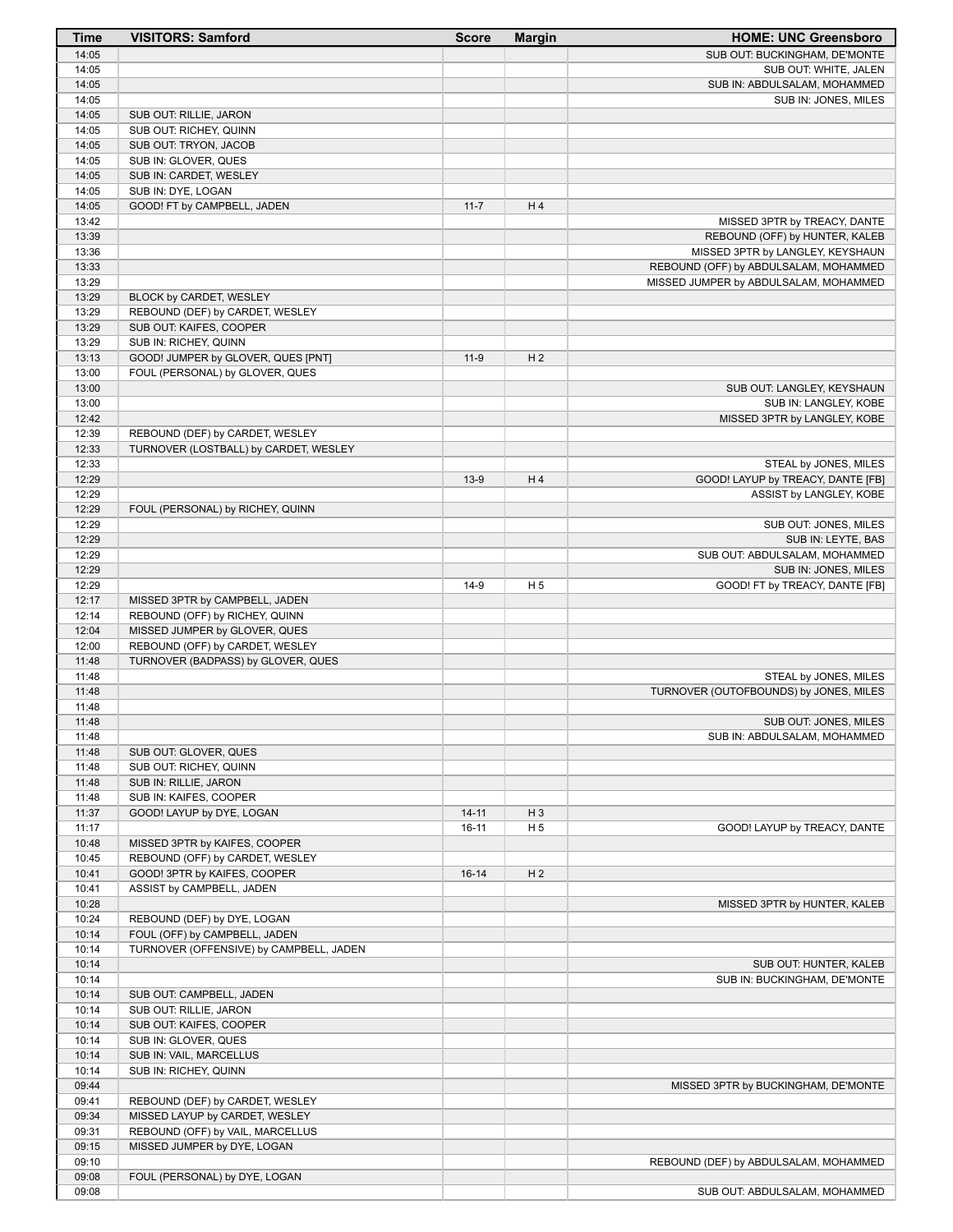| <b>Time</b>    | <b>VISITORS: Samford</b>                          | <b>Score</b>       | <b>Margin</b>  | <b>HOME: UNC Greensboro</b>                                           |
|----------------|---------------------------------------------------|--------------------|----------------|-----------------------------------------------------------------------|
| 09:08          |                                                   |                    |                | SUB IN: WHITE, JALEN                                                  |
| 09:08          | SUB OUT: CARDET, WESLEY                           |                    |                |                                                                       |
| 09:08<br>09:08 | SUB OUT: DYE, LOGAN                               |                    |                |                                                                       |
| 09:08          | SUB IN: KAIFES, COOPER<br>SUB IN: TRYON, JACOB    |                    |                |                                                                       |
| 09:08          |                                                   | $17 - 14$          | $H_3$          | GOOD! FT by TREACY, DANTE                                             |
| 09:08          |                                                   | $18 - 14$          | H <sub>4</sub> | GOOD! FT by TREACY, DANTE                                             |
| 09:08          |                                                   |                    |                | SUB OUT: TREACY, DANTE                                                |
| 09:08          |                                                   |                    |                | SUB IN: LANGLEY, KEYSHAUN                                             |
| 09:08<br>09:08 | SUB OUT: VAIL, MARCELLUS<br>SUB IN: RILLIE, JARON |                    |                |                                                                       |
| 08:50          | TURNOVER (DRIBBLING) by GLOVER, QUES              |                    |                |                                                                       |
| 08:26          |                                                   |                    |                | MISSED 3PTR by LANGLEY, KOBE                                          |
| 08:22          | REBOUND (DEF) by TRYON, JACOB                     |                    |                |                                                                       |
| 08:14          | GOOD! 3PTR by KAIFES, COOPER                      | $18-17$            | H <sub>1</sub> |                                                                       |
| 08:03          | FOUL (PERSONAL) by RILLIE, JARON                  |                    |                |                                                                       |
| 08:03<br>08:03 | SUB OUT: RICHEY, QUINN<br>SUB IN: CAMPBELL, JADEN |                    |                |                                                                       |
| 08:03          |                                                   | $19-17$            | H <sub>2</sub> | GOOD! FT by LANGLEY, KEYSHAUN                                         |
| 08:03          |                                                   | $20 - 17$          | $H_3$          | GOOD! FT by LANGLEY, KEYSHAUN                                         |
| 07:34          | TURNOVER (BADPASS) by GLOVER, QUES                |                    |                |                                                                       |
| 07:34          |                                                   |                    |                | STEAL by LANGLEY, KEYSHAUN                                            |
| 07:32<br>07:32 |                                                   |                    |                | MISSED LAYUP by LEYTE, BAS                                            |
| 07:32          | REBOUND (DEF) by TRYON, JACOB                     |                    |                | FOUL (PERSONAL) by LEYTE, BAS                                         |
| 07:32          |                                                   |                    |                |                                                                       |
| 07:32          |                                                   |                    |                | SUB OUT: WHITE, JALEN                                                 |
| 07:32          |                                                   |                    |                | SUB OUT: LEYTE, BAS                                                   |
| 07:32          |                                                   |                    |                | SUB IN: ABDULSALAM, MOHAMMED                                          |
| 07:32<br>07:32 | SUB OUT: TRYON, JACOB                             |                    |                | SUB IN: HUNTER, KALEB                                                 |
| 07:32          | SUB IN: DYE, LOGAN                                |                    |                |                                                                       |
| 07:05          | GOOD! LAYUP by DYE, LOGAN                         | $20-19$            | H <sub>1</sub> |                                                                       |
| 06:43          |                                                   | 23-19              | H4             | GOOD! 3PTR by LANGLEY, KOBE                                           |
| 06:43          |                                                   |                    |                | ASSIST by HUNTER, KALEB                                               |
| 06:29          | MISSED 3PTR by DYE, LOGAN                         |                    |                |                                                                       |
| 06:25<br>06:05 |                                                   | $25-19$            | H <sub>6</sub> | REBOUND (DEF) by LANGLEY, KOBE<br>GOOD! LAYUP by ABDULSALAM, MOHAMMED |
| 05:47          | FOUL (OFF) by CAMPBELL, JADEN                     |                    |                |                                                                       |
| 05:47          |                                                   |                    |                | SUB OUT: LANGLEY, KOBE                                                |
| 05:47          |                                                   |                    |                | SUB IN: TREACY, DANTE                                                 |
| 05:47          | SUB OUT: GLOVER, QUES                             |                    |                |                                                                       |
| 05:47<br>05:47 | SUB OUT: CAMPBELL, JADEN                          |                    |                |                                                                       |
| 05:47          | SUB IN: CARDET, WESLEY<br>SUB IN: VAIL, MARCELLUS |                    |                |                                                                       |
| 05:47          | TURNOVER (OFFENSIVE) by CAMPBELL, JADEN           |                    |                |                                                                       |
| 05:28          |                                                   |                    |                | MISSED 3PTR by BUCKINGHAM, DE'MONTE                                   |
| 05:24          |                                                   |                    |                | REBOUND (OFF) by TREACY, DANTE                                        |
| 05:24          |                                                   | 28-19              | H9             | GOOD! 3PTR by BUCKINGHAM, DE'MONTE                                    |
| 05:24<br>05:24 | TIMEOUT 30SEC                                     |                    |                | ASSIST by TREACY, DANTE                                               |
| 05:24          | SUB OUT: VAIL, MARCELLUS                          |                    |                |                                                                       |
| 05:24          | SUB IN: GLOVER, QUES                              |                    |                |                                                                       |
| 05:06          | MISSED LAYUP by DYE, LOGAN                        |                    |                |                                                                       |
| 05:04          |                                                   |                    |                | REBOUND (DEF) by BUCKINGHAM, DE'MONTE                                 |
| 04:48<br>04:48 | STEAL by DYE, LOGAN                               |                    |                | TURNOVER (BADPASS) by LANGLEY, KEYSHAUN                               |
| 04:39          | MISSED 3PTR by GLOVER, QUES                       |                    |                |                                                                       |
| 04:37          | REBOUND (OFF) by TEAM                             |                    |                |                                                                       |
| 04:37          |                                                   |                    |                | FOUL (PERSONAL) by BUCKINGHAM, DE'MONTE                               |
| 04:37          |                                                   |                    |                | SUB OUT: BUCKINGHAM, DE'MONTE                                         |
| 04:37          |                                                   |                    |                | SUB IN: LEYTE, BAS                                                    |
| 04:31<br>04:27 | MISSED JUMPER by DYE, LOGAN                       |                    |                | REBOUND (DEF) by LANGLEY, KEYSHAUN                                    |
| 04:25          |                                                   |                    |                | TURNOVER (BADPASS) by LANGLEY, KEYSHAUN                               |
| 04:07          |                                                   |                    |                | FOUL (PERSONAL) by HUNTER, KALEB                                      |
| 04:07          | GOOD! FT by GLOVER, QUES                          | 28-20              | H <sub>8</sub> |                                                                       |
| 04:07          |                                                   |                    |                | SUB OUT: ABDULSALAM, MOHAMMED                                         |
| 04:07          |                                                   |                    |                | SUB IN: JONES, MILES                                                  |
| 04:07<br>03:47 | GOOD! FT by GLOVER, QUES                          | 28-21<br>$31 - 21$ | H 7<br>H 10    | GOOD! 3PTR by LANGLEY, KEYSHAUN                                       |
| 03:47          |                                                   |                    |                | ASSIST by JONES, MILES                                                |
| 03:32          | TURNOVER (BADPASS) by RILLIE, JARON               |                    |                |                                                                       |
| 03:32          |                                                   |                    |                |                                                                       |
| 03:32          |                                                   |                    |                | SUB OUT: JONES, MILES                                                 |
| 03:32          |                                                   |                    |                | SUB OUT: HUNTER, KALEB                                                |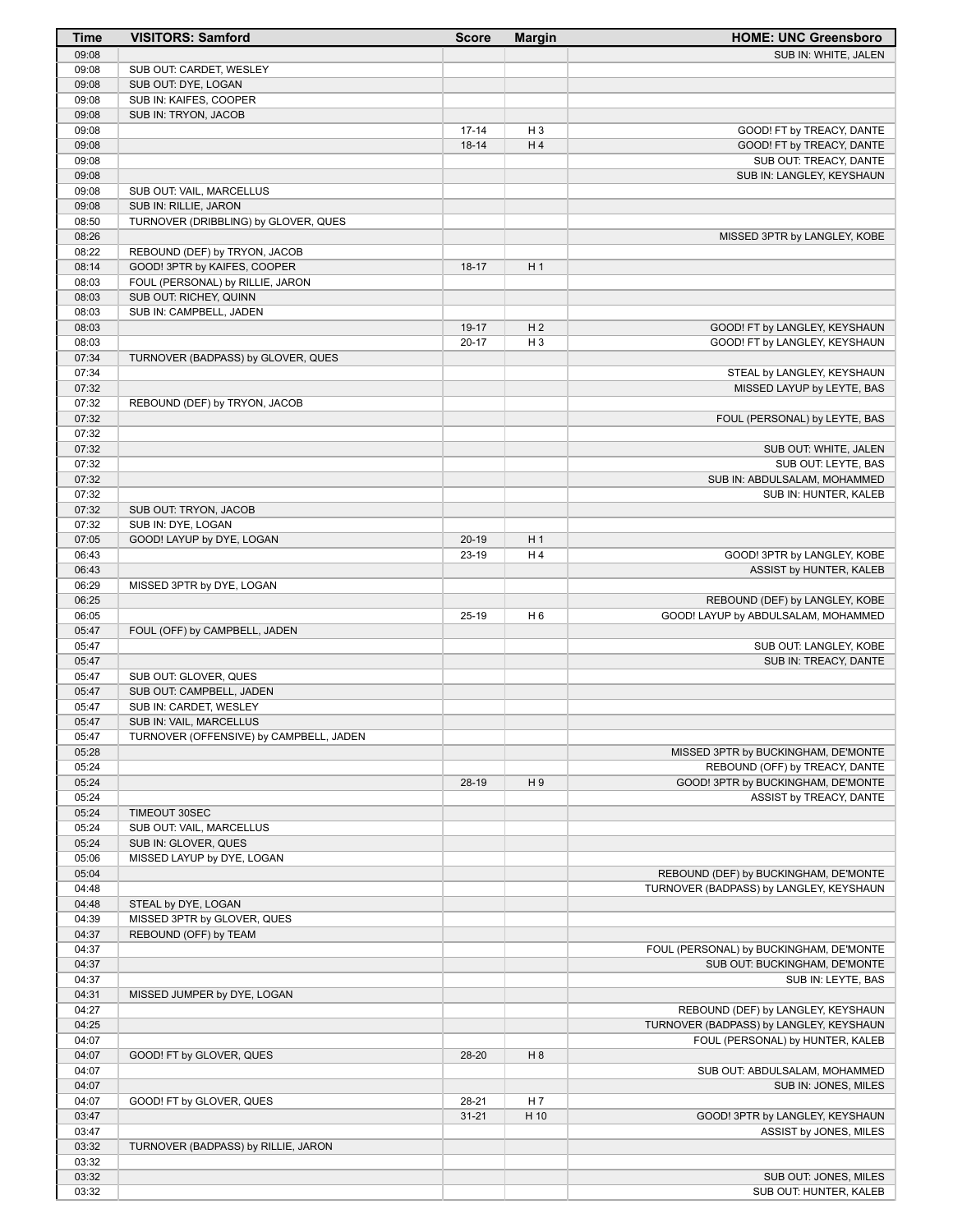| <b>Time</b> | <b>VISITORS: Samford</b>             | <b>Score</b> | <b>Margin</b>  | <b>HOME: UNC Greensboro</b>             |
|-------------|--------------------------------------|--------------|----------------|-----------------------------------------|
| 03:32       |                                      |              |                | SUB IN: LANGLEY, KOBE                   |
| 03:32       |                                      |              |                | SUB IN: ABDULSALAM, MOHAMMED            |
| 03:32       | SUB OUT: RILLIE, JARON               |              |                |                                         |
| 03:32       | SUB IN: CAMPBELL, JADEN              |              |                |                                         |
| 03:14       |                                      | $33 - 21$    | H 12           | GOOD! DUNK by LANGLEY, KOBE             |
| 03:14       |                                      |              |                | ASSIST by LANGLEY, KEYSHAUN             |
| 03:05       |                                      |              |                | FOUL (PERSONAL) by LANGLEY, KOBE        |
| 03:05       | SUB OUT: CAMPBELL, JADEN             |              |                |                                         |
| 03:05       | SUB IN: TRYON, JACOB                 |              |                |                                         |
| 03:05       | GOOD! FT by GLOVER, QUES             | 33-22        | H 11           |                                         |
| 03:04       | GOOD! FT by GLOVER, QUES             | 33-23        | H 10           |                                         |
| 02:46       |                                      |              |                | TURNOVER (BADPASS) by LANGLEY, KEYSHAUN |
| 02:46       | STEAL by KAIFES, COOPER              |              |                |                                         |
| 02:27       | GOOD! LAYUP by TRYON, JACOB          | 33-25        | H 8            |                                         |
| 02:05       |                                      |              |                | MISSED JUMPER by LANGLEY, KEYSHAUN      |
| 02:00       |                                      |              |                | REBOUND (OFF) by LEYTE, BAS             |
| 01:58       |                                      |              |                | MISSED 3PTR by LANGLEY, KOBE            |
| 01:55       | REBOUND (DEF) by KAIFES, COOPER      |              |                |                                         |
| 01:49       |                                      |              |                | SUB OUT: LANGLEY, KEYSHAUN              |
| 01:49       |                                      |              |                | SUB IN: HUNTER, KALEB                   |
| 01:49       | SUB OUT: GLOVER, QUES                |              |                |                                         |
| 01:49       | SUB IN: RILLIE, JARON                |              |                |                                         |
| 01:37       | TURNOVER (BADPASS) by CARDET, WESLEY |              |                |                                         |
| 01:37       |                                      |              |                | STEAL by HUNTER, KALEB                  |
| 01:27       |                                      |              |                | MISSED LAYUP by LEYTE, BAS              |
| 01:23       | REBOUND (DEF) by DYE, LOGAN          |              |                |                                         |
| 01:08       | GOOD! 3PTR by RILLIE, JARON          | 33-28        | H <sub>5</sub> |                                         |
| 01:08       | ASSIST by KAIFES, COOPER             |              |                |                                         |
| 00:37       |                                      | $35 - 28$    | H 7            | GOOD! JUMPER by HUNTER, KALEB           |
| 00:03       | MISSED 3PTR by KAIFES, COOPER        |              |                |                                         |
| 00:02       | REBOUND (OFF) by CARDET, WESLEY      |              |                |                                         |
| 00:02       | SUB OUT: CARDET, WESLEY              |              |                |                                         |
| 00:02       | SUB IN: GLOVER, QUES                 |              |                |                                         |
| 00:02       |                                      |              |                | TIMEOUT 30SEC                           |
| 00:02       |                                      |              |                | SUB OUT: TREACY, DANTE                  |
| 00:02       |                                      |              |                | SUB IN: LANGLEY, KEYSHAUN               |
| 00:02       | SUB OUT: RILLIE, JARON               |              |                |                                         |
| 00:02       | SUB IN: CARDET, WESLEY               |              |                |                                         |

# **Samford 28, UNC Greensboro 35**

| <b>Points (This Period)</b> | <b>SAM</b>     | <b>NCG</b>     |
|-----------------------------|----------------|----------------|
| In the Paint                |                | 14             |
| Off Turns                   |                | 10             |
| 2nd Chance                  | ີ              | 5              |
| <b>Fast Break</b>           |                |                |
| Bench                       |                | 10             |
| Per Poss                    | 0.933<br>12/30 | 1.129<br>16/31 |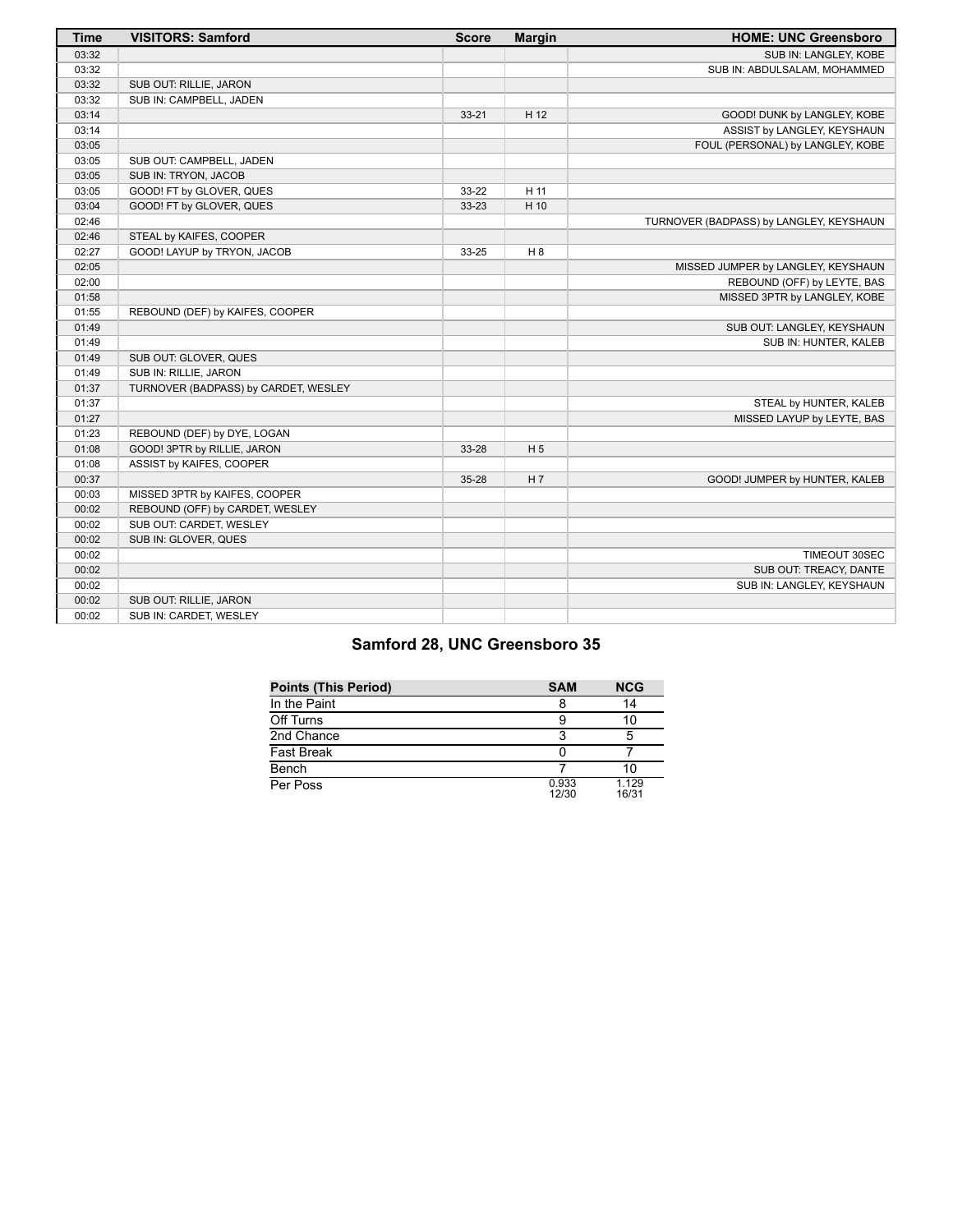## **Official Box Score Samford vs UNC Greensboro Second Half Statistics Only January 22, 2022 at Greensboro Coliseum - Greensboro**



# **Samford 30**

| No. | Player                 | S  | <b>Pts</b> | <b>FG</b> | 3FG      | <b>FT</b> | <b>OR</b>      | <b>DR</b> | TR       | PF            | A                     | TO | <b>B</b> lk  | Stl      | Min      | $+/-$        |
|-----|------------------------|----|------------|-----------|----------|-----------|----------------|-----------|----------|---------------|-----------------------|----|--------------|----------|----------|--------------|
| 00  | GLOVER, QUES           | G  | 8          | $3 - 4$   | $0-0$    | $2 - 2$   | 0              | 0         | 0        | 2             |                       |    | 0            | 0        | 10       | $\mathbf{0}$ |
| 01  | CARDET, WESLEY         | G  | 1          | $0 - 0$   | $0 - 0$  | $1 - 2$   | $\overline{2}$ | 3         | 5        | 0             | 0                     | 2  | 0            | $\Omega$ | 14       | 4            |
| 02  | CAMPBELL, JADEN        | G  | 3          | $1 - 3$   | $1 - 1$  | $0 - 0$   | 0              | 3         | 3        | 2             | $\mathbf{0}$          | 0  | 0            | $\Omega$ | 14       | 4            |
| 22  | DYE, LOGAN             | F. | 10         | $3-6$     | $1 - 2$  | $3 - 4$   | $\Omega$       | 1         |          | 1             | $\Omega$              | 1  |              | 0        | 18       | 4            |
| 23  | KAIFES, COOPER         | G  | $\Omega$   | $0 - 2$   | $0 - 2$  | $0 - 0$   | 0              |           |          | 0             | 0                     | 0  | 0            | 0        | 11       | $-1$         |
| 03  | RILLIE, JARON          | G  | 5          | $2 - 5$   | $1 - 3$  | $0 - 0$   |                | 3         | 4        | $\Omega$      | $\mathbf{2}^{\prime}$ | 2  | $\mathbf{0}$ | $\Omega$ | 12       | 5            |
| 11  | <b>VAIL, MARCELLUS</b> | G  | 0          | $0 - 0$   | $0 - 0$  | $0 - 0$   | 0              | 0         | 0        |               | 0                     | 0  | 0            | 0        | $\Omega$ | $\mathbf{0}$ |
| 13  | <b>RICHEY, QUINN</b>   | G  | $\Omega$   | $0 - 0$   | $0 - 0$  | $0 - 0$   | 0              | $\Omega$  | 0        | $\Omega$      | $\Omega$              | 0  | $\Omega$     | 0        | 10       | 3            |
| 14  | MAITRE, RICHARDSON     | G  | 0          | $0 - 0$   | $0 - 0$  | $0 - 0$   | 0              | 0         | $\Omega$ | 0             | $\Omega$              | 0  | 0            | 0        | $\Omega$ | $\mathbf{0}$ |
| 42  | TRYON, JACOB           | С  | 3          | $1 - 3$   | $1 - 3$  | $0 - 0$   | 1.             | 5         | 6        | $\mathcal{P}$ |                       |    | $\mathbf{0}$ | 0        | 10       | $-2$         |
|     | <b>TEAM</b>            |    |            |           |          |           | 1.             | 0         |          | 0             |                       | 0  |              |          |          |              |
|     | <b>TOTALS</b>          |    | 30         | $10 - 23$ | $4 - 11$ | $6 - 8$   | 5              | 16        | 21       | 8             | 4                     |    | 1            | $\Omega$ | 100      |              |
|     |                        |    |            |           |          |           |                |           |          |               |                       |    |              |          |          |              |

| <b>Shooting By Period</b><br>Period | FG        | FG%   | 3FG    | 3FG%  | F1        | FT%   | Deadball Rebounds: 3,0<br>Last FG Half: SAM - |
|-------------------------------------|-----------|-------|--------|-------|-----------|-------|-----------------------------------------------|
| 2nd Half                            | $10 - 23$ | 43%   | 4-11   | 36%   | հ-8       | 75%   |                                               |
| Game                                | 18-45     | 40.0% | $8-23$ | 34.8% | $14 - 16$ | 87.5% |                                               |

# **UNC Greensboro 26**

| No. | Plaver                      | S | <b>Pts</b>    | FG      | 3FG     | <b>FT</b> | <b>OR</b>     | <b>DR</b> | <b>TR</b>     | PF       | A        | TO | <b>Blk</b>     | Stl      | Min | $+/-$        |
|-----|-----------------------------|---|---------------|---------|---------|-----------|---------------|-----------|---------------|----------|----------|----|----------------|----------|-----|--------------|
| 03  | LANGLEY, KOBE               | G | 2             | $0 - 4$ | $0 - 2$ | $2 - 2$   |               | 2         | 3             | 0        | 2        | 0  | 0              | 2        | 13  | $-2$         |
| 04  | ABDULSALAM, MOHAMMED        | F | $\mathcal{P}$ | $1 - 1$ | $0 - 0$ | $0 - 1$   | 0             | 0         | 0             | 3        | $\Omega$ | 0  | $\Omega$       | 0        | 9   | $-2$         |
| 10  | <b>BUCKINGHAM, DE'MONTE</b> | G | 8             | $2-6$   | $2 - 5$ | $2 - 2$   | 1             | 0         |               |          | 0        | 0  | 0              | 3        | 14  | $-3$         |
| 24  | TREACY, DANTE               | G | 0             | $0 - 2$ | $0 - 1$ | $0 - 0$   |               | 0         |               | 0        | 2        | 0  | $\overline{0}$ | 0        | 12  | -6           |
| 33  | LEYTE, BAS                  | F | 4             | $2 - 4$ | $0 - 0$ | $0-0$     | 1.            | 3         | 4             | 0        | 0        | 0  |                | 0        | 14  | $-2$         |
| 00  | LANGLEY, KEYSHAUN           | G | 7             | $2 - 5$ | $1 - 3$ | $2 - 2$   | 0             | 0         | $\Omega$      | $\Omega$ | 2        | 0  | $\Omega$       | 0        | 15  | $\mathbf{0}$ |
| 13  | JONES, MILES                | F | 0             | $0 - 1$ | $0 - 1$ | $0 - 2$   | $\Omega$      |           |               | 0        | 1        | 0  | 0              | 0        | 5   | 1            |
| 14  | WHITE, JALEN                | G | 0             | $0 - 1$ | $0 - 1$ | $0 - 0$   | 0             | 0         | 0             |          | $\Omega$ | 0  | $\Omega$       | $\Omega$ | 2   | $-4$         |
| 44  | HUNTER, KALEB               | G | 3             | 1-5     | 1-4     | $0 - 0$   | $\mathcal{P}$ | 0         | $\mathcal{P}$ |          | $\Omega$ |    | 0              | 0        | 16  | $-2$         |
|     | TEAM                        |   |               |         |         |           | 1             | 0         | 1             | 0        |          |    |                |          |     |              |
|     | <b>TOTALS</b>               |   | 26            | 8-29    | 4-17    | $6 - 9$   |               | 6         | 13            | 6        |          | 2  |                | 5        | 100 |              |

| <b>Shooting By Period</b><br>Period | FG        | FG%   | 3FG      | 3FG%  | FТ        | FT%   |
|-------------------------------------|-----------|-------|----------|-------|-----------|-------|
| 2nd Half                            | $8 - 29$  | 28%   | $4 - 17$ | 24%   | հ-9       | 67%   |
| Game                                | $20 - 56$ | 35.7% | $8 - 31$ | 25.8% | $13 - 16$ | 81.3% |

*Deadball Rebounds:* 1,2 *Last FG Half:* NCG -

Per Poss

1.071<br>13/28

0.929 11/28

| Game Notes:                                         | <b>Score</b> | 1st | 2 <sub>nd</sub> | TOT | <b>Points (This Period)</b> | SAM | <b>NCG</b> |
|-----------------------------------------------------|--------------|-----|-----------------|-----|-----------------------------|-----|------------|
| Officials: Jerome Hall, Damon Williams, Tyler Kumpf | <b>SAM</b>   | 28  | 30              | 58  | In the Paint                |     |            |
| Start Time: 05:00 PM ET                             | <b>NCG</b>   | 35  | 26              | 61  | Off Turns                   |     |            |
| Conference Game;                                    |              |     |                 |     | 2nd Chance                  |     | 10         |
|                                                     |              |     |                 |     | <b>Fast Break</b>           |     |            |
|                                                     |              |     |                 |     | Bench                       |     |            |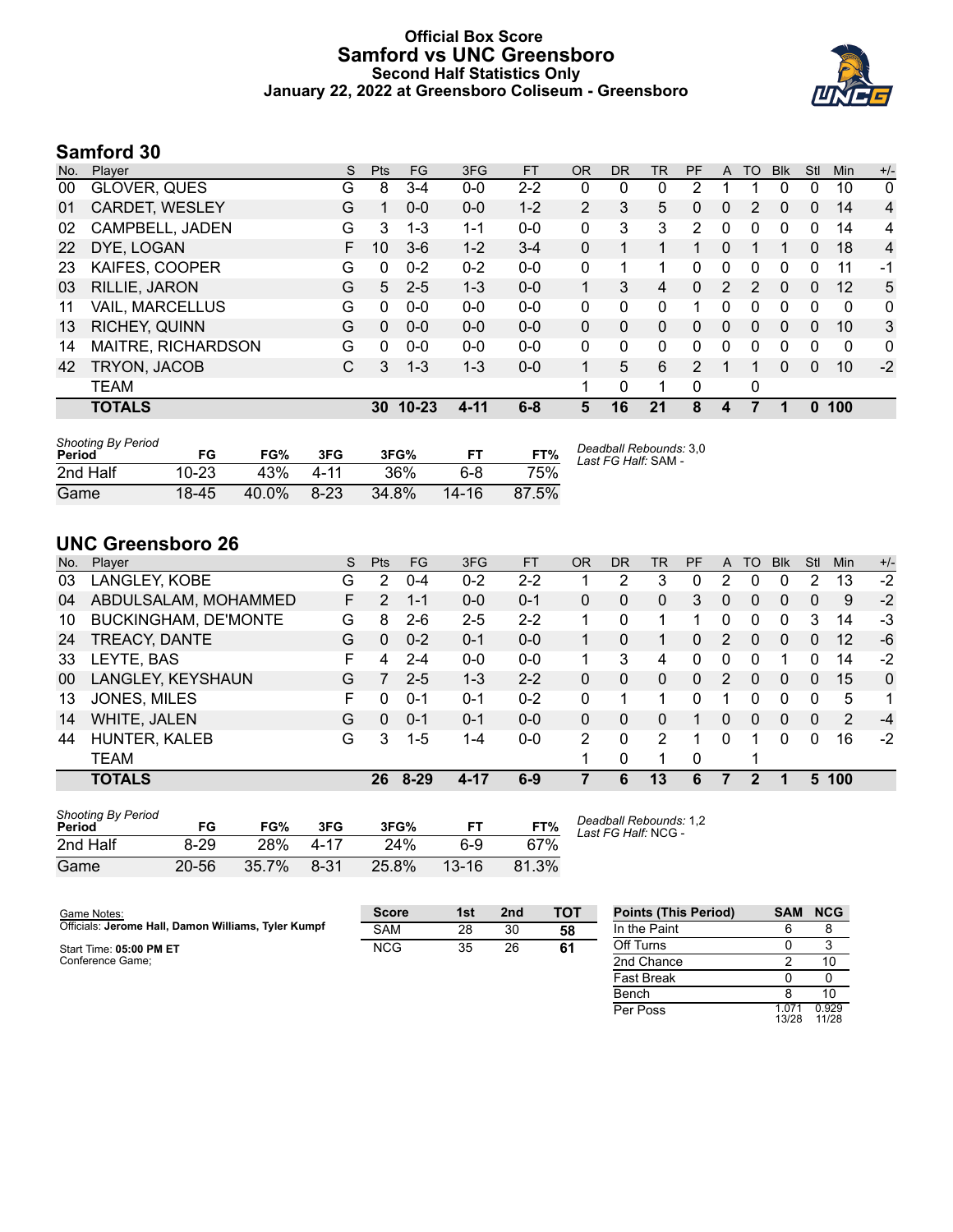#### **Official Play-By-Play Samford vs UNC Greensboro Second Half January 22, 2022 at Greensboro Coliseum - Greensboro**



#### **Period 2**

<mark>Starters:</mark><br>Samford: 0 GLOVER,QUES (G); 1 CARDET,WESLEY (G); 2 CAMPBELL,JADEN (G); 22 DYE,LOGAN (F); 23 KAIFES,COOPER (G);<br>**UNC Greensboro**: 3 LANGLEY,KOBE (G); 4 ABDULSALAM,MOHAMMED (F); 10 BUCKINGHAM,DE'MONTE (G); 24 TRE

| 20:00<br>20:00<br>20:00<br>20:00<br>19:47<br>H 10<br>38-28<br>19:47<br>19:30<br>MISSED 3PTR by TRYON, JACOB<br>19:25<br>REBOUND (OFF) by TRYON, JACOB<br>H <sub>8</sub><br>19:15<br>GOOD! JUMPER by GLOVER, QUES<br>38-30<br>18:43<br>18:40<br>18:39<br>MISSED 3PTR by LANGLEY, KOBE<br>18:36<br>REBOUND (DEF) by TRYON, JACOB<br>18:30<br>18:30<br>18:10<br>TURNOVER (BADPASS) by GLOVER, QUES<br>18:10<br>17:57<br>17:57<br>BLOCK by DYE, LOGAN<br>17:53<br>REBOUND (DEF) by CARDET, WESLEY<br>17:41<br>17:41<br>MISSED FT by DYE, LOGAN<br>17:41<br>REBOUND (OFF) by TEAM<br>17:41<br>SUB OUT: LEYTE, BAS<br>17:41<br>SUB IN: WHITE, JALEN<br>17:41<br>H7<br>GOOD! FT by DYE, LOGAN<br>38-31<br>17:14<br>MISSED 3PTR by TREACY, DANTE<br>17:12<br>REBOUND (DEF) by TRYON, JACOB<br>16:45<br>GOOD! JUMPER by GLOVER, QUES [PNT]<br>H <sub>5</sub><br>38-33<br>16:25<br>MISSED 3PTR by WHITE, JALEN<br>16:18<br>REBOUND (DEF) by TRYON, JACOB<br>16:08<br>FOUL (PERSONAL) by WHITE, JALEN<br>H4<br>16:08<br>GOOD! FT by CARDET, WESLEY<br>38-34<br>16:08<br>SUB OUT: ABDULSALAM, MOHAMMED<br>16:08<br>SUB OUT: WHITE, JALEN<br>16:08<br>SUB OUT: TREACY, DANTE<br>16:08<br>SUB IN: LANGLEY, KEYSHAUN<br>16:08<br>SUB IN: BUCKINGHAM, DE'MONTE<br>16:08<br>16:08<br>SUB OUT: GLOVER, QUES<br>16:08<br>SUB OUT: DYE, LOGAN<br>16:08<br>SUB OUT: KAIFES, COOPER<br>16:08<br>SUB IN: CAMPBELL, JADEN<br>SUB IN: RILLIE, JARON<br>16:08<br>SUB IN: RICHEY, QUINN<br>16:08<br>MISSED FT by CARDET, WESLEY<br>16:08<br>REBOUND (OFF) by CARDET, WESLEY<br>16:06<br>16:04<br>MISSED 3PTR by TRYON, JACOB<br>16:04<br>REBOUND (OFF) by TEAM<br>16:03<br>FOUL (PERSONAL) by HUNTER, KALEB<br>15:47<br>TURNOVER (BADPASS) by TRYON, JACOB<br>15:47<br>STEAL by BUCKINGHAM, DE'MONTE<br>15:47<br>FOUL (PERSONAL) by TRYON, JACOB<br>15:47<br>15:47<br>SUB OUT: CAMPBELL, JADEN<br>15:47<br>SUB IN: GLOVER, QUES<br>15:47<br>SUB OUT: CARDET, WESLEY<br>15:47<br>SUB IN: CAMPBELL, JADEN<br>15:27<br>MISSED 3PTR by BUCKINGHAM, DE'MONTE<br>15:23<br>REBOUND (OFF) by BUCKINGHAM, DE'MONTE<br>15:22<br>MISSED 3PTR by LANGLEY, KEYSHAUN<br>15:19<br>REBOUND (OFF) by LANGLEY, KOBE<br>15:13<br>41-34<br>H 7<br>GOOD! 3PTR by HUNTER, KALEB<br>15:13<br>ASSIST by LANGLEY, KEYSHAUN | Time | <b>VISITORS: Samford</b> | <b>Score</b> | <b>Margin</b> | <b>HOME: UNC Greensboro</b>             |
|------------------------------------------------------------------------------------------------------------------------------------------------------------------------------------------------------------------------------------------------------------------------------------------------------------------------------------------------------------------------------------------------------------------------------------------------------------------------------------------------------------------------------------------------------------------------------------------------------------------------------------------------------------------------------------------------------------------------------------------------------------------------------------------------------------------------------------------------------------------------------------------------------------------------------------------------------------------------------------------------------------------------------------------------------------------------------------------------------------------------------------------------------------------------------------------------------------------------------------------------------------------------------------------------------------------------------------------------------------------------------------------------------------------------------------------------------------------------------------------------------------------------------------------------------------------------------------------------------------------------------------------------------------------------------------------------------------------------------------------------------------------------------------------------------------------------------------------------------------------------------------------------------------------------------------------------------------------------------------------------------------------------------------------------------------------------------------------------------------------------------------------------------------------------------------------------------------------------------------------------------------------------|------|--------------------------|--------------|---------------|-----------------------------------------|
|                                                                                                                                                                                                                                                                                                                                                                                                                                                                                                                                                                                                                                                                                                                                                                                                                                                                                                                                                                                                                                                                                                                                                                                                                                                                                                                                                                                                                                                                                                                                                                                                                                                                                                                                                                                                                                                                                                                                                                                                                                                                                                                                                                                                                                                                        |      |                          |              |               | SUB OUT: LANGLEY, KEYSHAUN              |
|                                                                                                                                                                                                                                                                                                                                                                                                                                                                                                                                                                                                                                                                                                                                                                                                                                                                                                                                                                                                                                                                                                                                                                                                                                                                                                                                                                                                                                                                                                                                                                                                                                                                                                                                                                                                                                                                                                                                                                                                                                                                                                                                                                                                                                                                        |      |                          |              |               | SUB OUT: HUNTER, KALEB                  |
|                                                                                                                                                                                                                                                                                                                                                                                                                                                                                                                                                                                                                                                                                                                                                                                                                                                                                                                                                                                                                                                                                                                                                                                                                                                                                                                                                                                                                                                                                                                                                                                                                                                                                                                                                                                                                                                                                                                                                                                                                                                                                                                                                                                                                                                                        |      |                          |              |               | SUB IN: BUCKINGHAM, DE'MONTE            |
|                                                                                                                                                                                                                                                                                                                                                                                                                                                                                                                                                                                                                                                                                                                                                                                                                                                                                                                                                                                                                                                                                                                                                                                                                                                                                                                                                                                                                                                                                                                                                                                                                                                                                                                                                                                                                                                                                                                                                                                                                                                                                                                                                                                                                                                                        |      |                          |              |               | SUB IN: TREACY, DANTE                   |
|                                                                                                                                                                                                                                                                                                                                                                                                                                                                                                                                                                                                                                                                                                                                                                                                                                                                                                                                                                                                                                                                                                                                                                                                                                                                                                                                                                                                                                                                                                                                                                                                                                                                                                                                                                                                                                                                                                                                                                                                                                                                                                                                                                                                                                                                        |      |                          |              |               | GOOD! 3PTR by BUCKINGHAM, DE'MONTE      |
|                                                                                                                                                                                                                                                                                                                                                                                                                                                                                                                                                                                                                                                                                                                                                                                                                                                                                                                                                                                                                                                                                                                                                                                                                                                                                                                                                                                                                                                                                                                                                                                                                                                                                                                                                                                                                                                                                                                                                                                                                                                                                                                                                                                                                                                                        |      |                          |              |               | ASSIST by LANGLEY, KOBE                 |
|                                                                                                                                                                                                                                                                                                                                                                                                                                                                                                                                                                                                                                                                                                                                                                                                                                                                                                                                                                                                                                                                                                                                                                                                                                                                                                                                                                                                                                                                                                                                                                                                                                                                                                                                                                                                                                                                                                                                                                                                                                                                                                                                                                                                                                                                        |      |                          |              |               |                                         |
|                                                                                                                                                                                                                                                                                                                                                                                                                                                                                                                                                                                                                                                                                                                                                                                                                                                                                                                                                                                                                                                                                                                                                                                                                                                                                                                                                                                                                                                                                                                                                                                                                                                                                                                                                                                                                                                                                                                                                                                                                                                                                                                                                                                                                                                                        |      |                          |              |               |                                         |
|                                                                                                                                                                                                                                                                                                                                                                                                                                                                                                                                                                                                                                                                                                                                                                                                                                                                                                                                                                                                                                                                                                                                                                                                                                                                                                                                                                                                                                                                                                                                                                                                                                                                                                                                                                                                                                                                                                                                                                                                                                                                                                                                                                                                                                                                        |      |                          |              |               |                                         |
|                                                                                                                                                                                                                                                                                                                                                                                                                                                                                                                                                                                                                                                                                                                                                                                                                                                                                                                                                                                                                                                                                                                                                                                                                                                                                                                                                                                                                                                                                                                                                                                                                                                                                                                                                                                                                                                                                                                                                                                                                                                                                                                                                                                                                                                                        |      |                          |              |               | MISSED JUMPER by BUCKINGHAM, DE'MONTE   |
|                                                                                                                                                                                                                                                                                                                                                                                                                                                                                                                                                                                                                                                                                                                                                                                                                                                                                                                                                                                                                                                                                                                                                                                                                                                                                                                                                                                                                                                                                                                                                                                                                                                                                                                                                                                                                                                                                                                                                                                                                                                                                                                                                                                                                                                                        |      |                          |              |               | REBOUND (OFF) by LEYTE, BAS             |
|                                                                                                                                                                                                                                                                                                                                                                                                                                                                                                                                                                                                                                                                                                                                                                                                                                                                                                                                                                                                                                                                                                                                                                                                                                                                                                                                                                                                                                                                                                                                                                                                                                                                                                                                                                                                                                                                                                                                                                                                                                                                                                                                                                                                                                                                        |      |                          |              |               |                                         |
|                                                                                                                                                                                                                                                                                                                                                                                                                                                                                                                                                                                                                                                                                                                                                                                                                                                                                                                                                                                                                                                                                                                                                                                                                                                                                                                                                                                                                                                                                                                                                                                                                                                                                                                                                                                                                                                                                                                                                                                                                                                                                                                                                                                                                                                                        |      |                          |              |               |                                         |
|                                                                                                                                                                                                                                                                                                                                                                                                                                                                                                                                                                                                                                                                                                                                                                                                                                                                                                                                                                                                                                                                                                                                                                                                                                                                                                                                                                                                                                                                                                                                                                                                                                                                                                                                                                                                                                                                                                                                                                                                                                                                                                                                                                                                                                                                        |      |                          |              |               | SUB OUT: BUCKINGHAM, DE'MONTE           |
|                                                                                                                                                                                                                                                                                                                                                                                                                                                                                                                                                                                                                                                                                                                                                                                                                                                                                                                                                                                                                                                                                                                                                                                                                                                                                                                                                                                                                                                                                                                                                                                                                                                                                                                                                                                                                                                                                                                                                                                                                                                                                                                                                                                                                                                                        |      |                          |              |               | SUB IN: HUNTER, KALEB                   |
|                                                                                                                                                                                                                                                                                                                                                                                                                                                                                                                                                                                                                                                                                                                                                                                                                                                                                                                                                                                                                                                                                                                                                                                                                                                                                                                                                                                                                                                                                                                                                                                                                                                                                                                                                                                                                                                                                                                                                                                                                                                                                                                                                                                                                                                                        |      |                          |              |               |                                         |
|                                                                                                                                                                                                                                                                                                                                                                                                                                                                                                                                                                                                                                                                                                                                                                                                                                                                                                                                                                                                                                                                                                                                                                                                                                                                                                                                                                                                                                                                                                                                                                                                                                                                                                                                                                                                                                                                                                                                                                                                                                                                                                                                                                                                                                                                        |      |                          |              |               | STEAL by LANGLEY, KOBE                  |
|                                                                                                                                                                                                                                                                                                                                                                                                                                                                                                                                                                                                                                                                                                                                                                                                                                                                                                                                                                                                                                                                                                                                                                                                                                                                                                                                                                                                                                                                                                                                                                                                                                                                                                                                                                                                                                                                                                                                                                                                                                                                                                                                                                                                                                                                        |      |                          |              |               | MISSED LAYUP by LEYTE, BAS              |
|                                                                                                                                                                                                                                                                                                                                                                                                                                                                                                                                                                                                                                                                                                                                                                                                                                                                                                                                                                                                                                                                                                                                                                                                                                                                                                                                                                                                                                                                                                                                                                                                                                                                                                                                                                                                                                                                                                                                                                                                                                                                                                                                                                                                                                                                        |      |                          |              |               |                                         |
|                                                                                                                                                                                                                                                                                                                                                                                                                                                                                                                                                                                                                                                                                                                                                                                                                                                                                                                                                                                                                                                                                                                                                                                                                                                                                                                                                                                                                                                                                                                                                                                                                                                                                                                                                                                                                                                                                                                                                                                                                                                                                                                                                                                                                                                                        |      |                          |              |               |                                         |
|                                                                                                                                                                                                                                                                                                                                                                                                                                                                                                                                                                                                                                                                                                                                                                                                                                                                                                                                                                                                                                                                                                                                                                                                                                                                                                                                                                                                                                                                                                                                                                                                                                                                                                                                                                                                                                                                                                                                                                                                                                                                                                                                                                                                                                                                        |      |                          |              |               | FOUL (PERSONAL) by ABDULSALAM, MOHAMMED |
|                                                                                                                                                                                                                                                                                                                                                                                                                                                                                                                                                                                                                                                                                                                                                                                                                                                                                                                                                                                                                                                                                                                                                                                                                                                                                                                                                                                                                                                                                                                                                                                                                                                                                                                                                                                                                                                                                                                                                                                                                                                                                                                                                                                                                                                                        |      |                          |              |               |                                         |
|                                                                                                                                                                                                                                                                                                                                                                                                                                                                                                                                                                                                                                                                                                                                                                                                                                                                                                                                                                                                                                                                                                                                                                                                                                                                                                                                                                                                                                                                                                                                                                                                                                                                                                                                                                                                                                                                                                                                                                                                                                                                                                                                                                                                                                                                        |      |                          |              |               |                                         |
|                                                                                                                                                                                                                                                                                                                                                                                                                                                                                                                                                                                                                                                                                                                                                                                                                                                                                                                                                                                                                                                                                                                                                                                                                                                                                                                                                                                                                                                                                                                                                                                                                                                                                                                                                                                                                                                                                                                                                                                                                                                                                                                                                                                                                                                                        |      |                          |              |               |                                         |
|                                                                                                                                                                                                                                                                                                                                                                                                                                                                                                                                                                                                                                                                                                                                                                                                                                                                                                                                                                                                                                                                                                                                                                                                                                                                                                                                                                                                                                                                                                                                                                                                                                                                                                                                                                                                                                                                                                                                                                                                                                                                                                                                                                                                                                                                        |      |                          |              |               |                                         |
|                                                                                                                                                                                                                                                                                                                                                                                                                                                                                                                                                                                                                                                                                                                                                                                                                                                                                                                                                                                                                                                                                                                                                                                                                                                                                                                                                                                                                                                                                                                                                                                                                                                                                                                                                                                                                                                                                                                                                                                                                                                                                                                                                                                                                                                                        |      |                          |              |               |                                         |
|                                                                                                                                                                                                                                                                                                                                                                                                                                                                                                                                                                                                                                                                                                                                                                                                                                                                                                                                                                                                                                                                                                                                                                                                                                                                                                                                                                                                                                                                                                                                                                                                                                                                                                                                                                                                                                                                                                                                                                                                                                                                                                                                                                                                                                                                        |      |                          |              |               |                                         |
|                                                                                                                                                                                                                                                                                                                                                                                                                                                                                                                                                                                                                                                                                                                                                                                                                                                                                                                                                                                                                                                                                                                                                                                                                                                                                                                                                                                                                                                                                                                                                                                                                                                                                                                                                                                                                                                                                                                                                                                                                                                                                                                                                                                                                                                                        |      |                          |              |               |                                         |
|                                                                                                                                                                                                                                                                                                                                                                                                                                                                                                                                                                                                                                                                                                                                                                                                                                                                                                                                                                                                                                                                                                                                                                                                                                                                                                                                                                                                                                                                                                                                                                                                                                                                                                                                                                                                                                                                                                                                                                                                                                                                                                                                                                                                                                                                        |      |                          |              |               |                                         |
|                                                                                                                                                                                                                                                                                                                                                                                                                                                                                                                                                                                                                                                                                                                                                                                                                                                                                                                                                                                                                                                                                                                                                                                                                                                                                                                                                                                                                                                                                                                                                                                                                                                                                                                                                                                                                                                                                                                                                                                                                                                                                                                                                                                                                                                                        |      |                          |              |               |                                         |
|                                                                                                                                                                                                                                                                                                                                                                                                                                                                                                                                                                                                                                                                                                                                                                                                                                                                                                                                                                                                                                                                                                                                                                                                                                                                                                                                                                                                                                                                                                                                                                                                                                                                                                                                                                                                                                                                                                                                                                                                                                                                                                                                                                                                                                                                        |      |                          |              |               |                                         |
|                                                                                                                                                                                                                                                                                                                                                                                                                                                                                                                                                                                                                                                                                                                                                                                                                                                                                                                                                                                                                                                                                                                                                                                                                                                                                                                                                                                                                                                                                                                                                                                                                                                                                                                                                                                                                                                                                                                                                                                                                                                                                                                                                                                                                                                                        |      |                          |              |               |                                         |
|                                                                                                                                                                                                                                                                                                                                                                                                                                                                                                                                                                                                                                                                                                                                                                                                                                                                                                                                                                                                                                                                                                                                                                                                                                                                                                                                                                                                                                                                                                                                                                                                                                                                                                                                                                                                                                                                                                                                                                                                                                                                                                                                                                                                                                                                        |      |                          |              |               |                                         |
|                                                                                                                                                                                                                                                                                                                                                                                                                                                                                                                                                                                                                                                                                                                                                                                                                                                                                                                                                                                                                                                                                                                                                                                                                                                                                                                                                                                                                                                                                                                                                                                                                                                                                                                                                                                                                                                                                                                                                                                                                                                                                                                                                                                                                                                                        |      |                          |              |               |                                         |
|                                                                                                                                                                                                                                                                                                                                                                                                                                                                                                                                                                                                                                                                                                                                                                                                                                                                                                                                                                                                                                                                                                                                                                                                                                                                                                                                                                                                                                                                                                                                                                                                                                                                                                                                                                                                                                                                                                                                                                                                                                                                                                                                                                                                                                                                        |      |                          |              |               |                                         |
|                                                                                                                                                                                                                                                                                                                                                                                                                                                                                                                                                                                                                                                                                                                                                                                                                                                                                                                                                                                                                                                                                                                                                                                                                                                                                                                                                                                                                                                                                                                                                                                                                                                                                                                                                                                                                                                                                                                                                                                                                                                                                                                                                                                                                                                                        |      |                          |              |               |                                         |
|                                                                                                                                                                                                                                                                                                                                                                                                                                                                                                                                                                                                                                                                                                                                                                                                                                                                                                                                                                                                                                                                                                                                                                                                                                                                                                                                                                                                                                                                                                                                                                                                                                                                                                                                                                                                                                                                                                                                                                                                                                                                                                                                                                                                                                                                        |      |                          |              |               |                                         |
|                                                                                                                                                                                                                                                                                                                                                                                                                                                                                                                                                                                                                                                                                                                                                                                                                                                                                                                                                                                                                                                                                                                                                                                                                                                                                                                                                                                                                                                                                                                                                                                                                                                                                                                                                                                                                                                                                                                                                                                                                                                                                                                                                                                                                                                                        |      |                          |              |               |                                         |
|                                                                                                                                                                                                                                                                                                                                                                                                                                                                                                                                                                                                                                                                                                                                                                                                                                                                                                                                                                                                                                                                                                                                                                                                                                                                                                                                                                                                                                                                                                                                                                                                                                                                                                                                                                                                                                                                                                                                                                                                                                                                                                                                                                                                                                                                        |      |                          |              |               | SUB IN: LEYTE, BAS                      |
|                                                                                                                                                                                                                                                                                                                                                                                                                                                                                                                                                                                                                                                                                                                                                                                                                                                                                                                                                                                                                                                                                                                                                                                                                                                                                                                                                                                                                                                                                                                                                                                                                                                                                                                                                                                                                                                                                                                                                                                                                                                                                                                                                                                                                                                                        |      |                          |              |               |                                         |
|                                                                                                                                                                                                                                                                                                                                                                                                                                                                                                                                                                                                                                                                                                                                                                                                                                                                                                                                                                                                                                                                                                                                                                                                                                                                                                                                                                                                                                                                                                                                                                                                                                                                                                                                                                                                                                                                                                                                                                                                                                                                                                                                                                                                                                                                        |      |                          |              |               |                                         |
|                                                                                                                                                                                                                                                                                                                                                                                                                                                                                                                                                                                                                                                                                                                                                                                                                                                                                                                                                                                                                                                                                                                                                                                                                                                                                                                                                                                                                                                                                                                                                                                                                                                                                                                                                                                                                                                                                                                                                                                                                                                                                                                                                                                                                                                                        |      |                          |              |               |                                         |
|                                                                                                                                                                                                                                                                                                                                                                                                                                                                                                                                                                                                                                                                                                                                                                                                                                                                                                                                                                                                                                                                                                                                                                                                                                                                                                                                                                                                                                                                                                                                                                                                                                                                                                                                                                                                                                                                                                                                                                                                                                                                                                                                                                                                                                                                        |      |                          |              |               |                                         |
|                                                                                                                                                                                                                                                                                                                                                                                                                                                                                                                                                                                                                                                                                                                                                                                                                                                                                                                                                                                                                                                                                                                                                                                                                                                                                                                                                                                                                                                                                                                                                                                                                                                                                                                                                                                                                                                                                                                                                                                                                                                                                                                                                                                                                                                                        |      |                          |              |               |                                         |
|                                                                                                                                                                                                                                                                                                                                                                                                                                                                                                                                                                                                                                                                                                                                                                                                                                                                                                                                                                                                                                                                                                                                                                                                                                                                                                                                                                                                                                                                                                                                                                                                                                                                                                                                                                                                                                                                                                                                                                                                                                                                                                                                                                                                                                                                        |      |                          |              |               |                                         |
|                                                                                                                                                                                                                                                                                                                                                                                                                                                                                                                                                                                                                                                                                                                                                                                                                                                                                                                                                                                                                                                                                                                                                                                                                                                                                                                                                                                                                                                                                                                                                                                                                                                                                                                                                                                                                                                                                                                                                                                                                                                                                                                                                                                                                                                                        |      |                          |              |               |                                         |
|                                                                                                                                                                                                                                                                                                                                                                                                                                                                                                                                                                                                                                                                                                                                                                                                                                                                                                                                                                                                                                                                                                                                                                                                                                                                                                                                                                                                                                                                                                                                                                                                                                                                                                                                                                                                                                                                                                                                                                                                                                                                                                                                                                                                                                                                        |      |                          |              |               |                                         |
|                                                                                                                                                                                                                                                                                                                                                                                                                                                                                                                                                                                                                                                                                                                                                                                                                                                                                                                                                                                                                                                                                                                                                                                                                                                                                                                                                                                                                                                                                                                                                                                                                                                                                                                                                                                                                                                                                                                                                                                                                                                                                                                                                                                                                                                                        |      |                          |              |               |                                         |
|                                                                                                                                                                                                                                                                                                                                                                                                                                                                                                                                                                                                                                                                                                                                                                                                                                                                                                                                                                                                                                                                                                                                                                                                                                                                                                                                                                                                                                                                                                                                                                                                                                                                                                                                                                                                                                                                                                                                                                                                                                                                                                                                                                                                                                                                        |      |                          |              |               |                                         |
|                                                                                                                                                                                                                                                                                                                                                                                                                                                                                                                                                                                                                                                                                                                                                                                                                                                                                                                                                                                                                                                                                                                                                                                                                                                                                                                                                                                                                                                                                                                                                                                                                                                                                                                                                                                                                                                                                                                                                                                                                                                                                                                                                                                                                                                                        |      |                          |              |               |                                         |
|                                                                                                                                                                                                                                                                                                                                                                                                                                                                                                                                                                                                                                                                                                                                                                                                                                                                                                                                                                                                                                                                                                                                                                                                                                                                                                                                                                                                                                                                                                                                                                                                                                                                                                                                                                                                                                                                                                                                                                                                                                                                                                                                                                                                                                                                        |      |                          |              |               |                                         |
|                                                                                                                                                                                                                                                                                                                                                                                                                                                                                                                                                                                                                                                                                                                                                                                                                                                                                                                                                                                                                                                                                                                                                                                                                                                                                                                                                                                                                                                                                                                                                                                                                                                                                                                                                                                                                                                                                                                                                                                                                                                                                                                                                                                                                                                                        |      |                          |              |               |                                         |
|                                                                                                                                                                                                                                                                                                                                                                                                                                                                                                                                                                                                                                                                                                                                                                                                                                                                                                                                                                                                                                                                                                                                                                                                                                                                                                                                                                                                                                                                                                                                                                                                                                                                                                                                                                                                                                                                                                                                                                                                                                                                                                                                                                                                                                                                        |      |                          |              |               |                                         |
|                                                                                                                                                                                                                                                                                                                                                                                                                                                                                                                                                                                                                                                                                                                                                                                                                                                                                                                                                                                                                                                                                                                                                                                                                                                                                                                                                                                                                                                                                                                                                                                                                                                                                                                                                                                                                                                                                                                                                                                                                                                                                                                                                                                                                                                                        |      |                          |              |               |                                         |
|                                                                                                                                                                                                                                                                                                                                                                                                                                                                                                                                                                                                                                                                                                                                                                                                                                                                                                                                                                                                                                                                                                                                                                                                                                                                                                                                                                                                                                                                                                                                                                                                                                                                                                                                                                                                                                                                                                                                                                                                                                                                                                                                                                                                                                                                        |      |                          |              |               |                                         |
|                                                                                                                                                                                                                                                                                                                                                                                                                                                                                                                                                                                                                                                                                                                                                                                                                                                                                                                                                                                                                                                                                                                                                                                                                                                                                                                                                                                                                                                                                                                                                                                                                                                                                                                                                                                                                                                                                                                                                                                                                                                                                                                                                                                                                                                                        |      |                          |              |               |                                         |
|                                                                                                                                                                                                                                                                                                                                                                                                                                                                                                                                                                                                                                                                                                                                                                                                                                                                                                                                                                                                                                                                                                                                                                                                                                                                                                                                                                                                                                                                                                                                                                                                                                                                                                                                                                                                                                                                                                                                                                                                                                                                                                                                                                                                                                                                        |      |                          |              |               |                                         |
|                                                                                                                                                                                                                                                                                                                                                                                                                                                                                                                                                                                                                                                                                                                                                                                                                                                                                                                                                                                                                                                                                                                                                                                                                                                                                                                                                                                                                                                                                                                                                                                                                                                                                                                                                                                                                                                                                                                                                                                                                                                                                                                                                                                                                                                                        |      |                          |              |               |                                         |
|                                                                                                                                                                                                                                                                                                                                                                                                                                                                                                                                                                                                                                                                                                                                                                                                                                                                                                                                                                                                                                                                                                                                                                                                                                                                                                                                                                                                                                                                                                                                                                                                                                                                                                                                                                                                                                                                                                                                                                                                                                                                                                                                                                                                                                                                        |      |                          |              |               |                                         |
|                                                                                                                                                                                                                                                                                                                                                                                                                                                                                                                                                                                                                                                                                                                                                                                                                                                                                                                                                                                                                                                                                                                                                                                                                                                                                                                                                                                                                                                                                                                                                                                                                                                                                                                                                                                                                                                                                                                                                                                                                                                                                                                                                                                                                                                                        |      |                          |              |               |                                         |
|                                                                                                                                                                                                                                                                                                                                                                                                                                                                                                                                                                                                                                                                                                                                                                                                                                                                                                                                                                                                                                                                                                                                                                                                                                                                                                                                                                                                                                                                                                                                                                                                                                                                                                                                                                                                                                                                                                                                                                                                                                                                                                                                                                                                                                                                        |      |                          |              |               |                                         |
|                                                                                                                                                                                                                                                                                                                                                                                                                                                                                                                                                                                                                                                                                                                                                                                                                                                                                                                                                                                                                                                                                                                                                                                                                                                                                                                                                                                                                                                                                                                                                                                                                                                                                                                                                                                                                                                                                                                                                                                                                                                                                                                                                                                                                                                                        |      |                          |              |               |                                         |
|                                                                                                                                                                                                                                                                                                                                                                                                                                                                                                                                                                                                                                                                                                                                                                                                                                                                                                                                                                                                                                                                                                                                                                                                                                                                                                                                                                                                                                                                                                                                                                                                                                                                                                                                                                                                                                                                                                                                                                                                                                                                                                                                                                                                                                                                        |      |                          |              |               |                                         |
|                                                                                                                                                                                                                                                                                                                                                                                                                                                                                                                                                                                                                                                                                                                                                                                                                                                                                                                                                                                                                                                                                                                                                                                                                                                                                                                                                                                                                                                                                                                                                                                                                                                                                                                                                                                                                                                                                                                                                                                                                                                                                                                                                                                                                                                                        |      |                          |              |               |                                         |
| 14:51<br>41-37<br>H 4<br>GOOD! 3PTR by TRYON, JACOB                                                                                                                                                                                                                                                                                                                                                                                                                                                                                                                                                                                                                                                                                                                                                                                                                                                                                                                                                                                                                                                                                                                                                                                                                                                                                                                                                                                                                                                                                                                                                                                                                                                                                                                                                                                                                                                                                                                                                                                                                                                                                                                                                                                                                    |      |                          |              |               |                                         |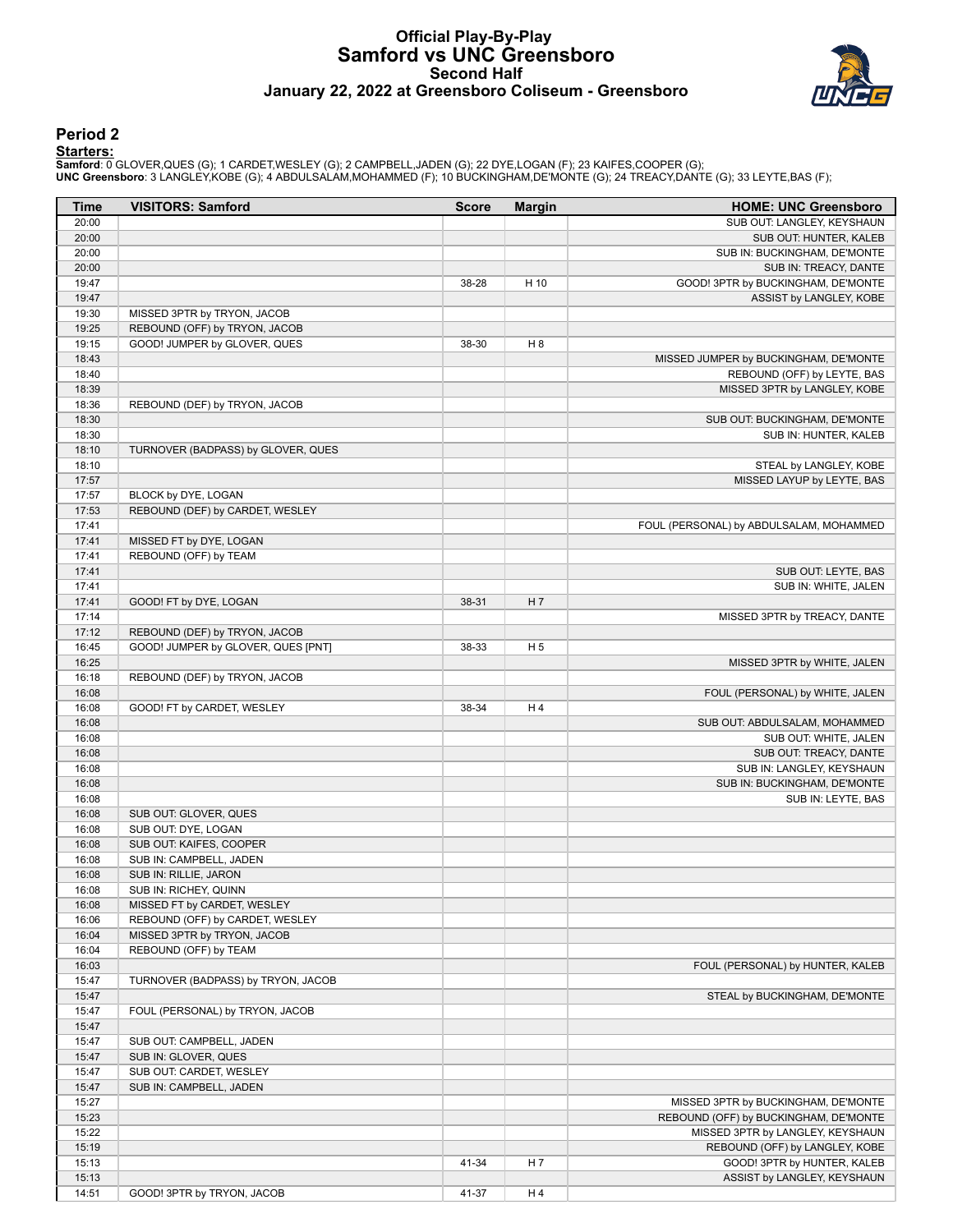| Time           | <b>VISITORS: Samford</b>             | <b>Score</b> | <b>Margin</b>  | <b>HOME: UNC Greensboro</b>                                   |
|----------------|--------------------------------------|--------------|----------------|---------------------------------------------------------------|
| 14:51          | ASSIST by RILLIE, JARON              |              |                |                                                               |
| 14:18          |                                      |              |                | MISSED JUMPER by LEYTE, BAS                                   |
| 14:14          | REBOUND (DEF) by TRYON, JACOB        |              |                |                                                               |
| 14:03<br>14:01 | MISSED 3PTR by RILLIE, JARON         |              |                | REBOUND (DEF) by LEYTE, BAS                                   |
| 14:01          |                                      |              |                | SUB OUT: LANGLEY, KOBE                                        |
| 14:01          |                                      |              |                | SUB OUT: LEYTE, BAS                                           |
| 14:01          |                                      |              |                | SUB IN: ABDULSALAM, MOHAMMED                                  |
| 14:01          |                                      |              |                | SUB IN: TREACY, DANTE                                         |
| 14:01          | SUB OUT: RILLIE, JARON               |              |                |                                                               |
| 14:01          | SUB OUT: TRYON, JACOB                |              |                |                                                               |
| 14:01          | SUB IN: DYE, LOGAN                   |              |                |                                                               |
| 14:01          | SUB IN: KAIFES, COOPER               |              |                |                                                               |
| 13:40          |                                      |              |                | MISSED JUMPER by HUNTER, KALEB                                |
| 13:36          |                                      |              | H 7            | REBOUND (OFF) by HUNTER, KALEB                                |
| 13:33<br>13:33 |                                      | 44-37        |                | GOOD! 3PTR by BUCKINGHAM, DE'MONTE<br>ASSIST by TREACY, DANTE |
| 13:13          | GOOD! JUMPER by DYE, LOGAN           | 44-39        | H <sub>5</sub> |                                                               |
| 12:59          | FOUL (PERSONAL) by GLOVER, QUES      |              |                |                                                               |
| 12:59          |                                      | 45-39        | H <sub>6</sub> | GOOD! FT by LANGLEY, KEYSHAUN                                 |
| 12:59          | SUB OUT: GLOVER, QUES                |              |                |                                                               |
| 12:59          | SUB OUT: RICHEY, QUINN               |              |                |                                                               |
| 12:59          | SUB IN: CARDET, WESLEY               |              |                |                                                               |
| 12:59          | SUB IN: RILLIE, JARON                |              |                |                                                               |
| 12:59          |                                      | 46-39        | H <sub>7</sub> | GOOD! FT by LANGLEY, KEYSHAUN                                 |
| 12:36          | GOOD! LAYUP by DYE, LOGAN            | 46-41        | H <sub>5</sub> |                                                               |
| 12:20<br>12:20 |                                      | 48-41        | H 7            | GOOD! LAYUP by ABDULSALAM, MOHAMMED                           |
| 12:20          | FOUL (PERSONAL) by CAMPBELL, JADEN   |              |                | ASSIST by TREACY, DANTE                                       |
| 12:20          | SUB OUT: DYE, LOGAN                  |              |                |                                                               |
| 12:20          | SUB IN: TRYON, JACOB                 |              |                |                                                               |
| 12:20          | SUB OUT: CAMPBELL, JADEN             |              |                |                                                               |
| 12:20          | SUB IN: DYE, LOGAN                   |              |                |                                                               |
| 12:20          |                                      |              |                | MISSED FT by ABDULSALAM, MOHAMMED                             |
| 12:18          | REBOUND (DEF) by TRYON, JACOB        |              |                |                                                               |
| 12:09          | MISSED 3PTR by RILLIE, JARON         |              |                |                                                               |
| 12:06          | REBOUND (OFF) by TEAM                |              |                |                                                               |
| 11:59<br>11:59 |                                      |              |                | FOUL (PERSONAL) by ABDULSALAM, MOHAMMED                       |
| 11:59          |                                      |              |                | SUB OUT: ABDULSALAM, MOHAMMED                                 |
| 11:59          |                                      |              |                | SUB IN: LEYTE, BAS                                            |
| 11:59          | SUB OUT: RILLIE, JARON               |              |                |                                                               |
| 11:59          | SUB IN: GLOVER, QUES                 |              |                |                                                               |
| 11:41          | TURNOVER (BADPASS) by CARDET, WESLEY |              |                |                                                               |
| 11:41          |                                      |              |                | STEAL by BUCKINGHAM, DE'MONTE                                 |
| 11:41          |                                      |              |                | MISSED 3PTR by HUNTER, KALEB                                  |
| 11:41          | REBOUND (DEF) by CARDET, WESLEY      |              |                |                                                               |
| 11:36          |                                      |              |                | FOUL (PERSONAL) by BUCKINGHAM, DE'MONTE                       |
| 11:36<br>11:36 | GOOD! FT by GLOVER, QUES             | 48-42        | H <sub>6</sub> | SUB OUT: BUCKINGHAM, DE'MONTE                                 |
| 11:36          |                                      |              |                | SUB OUT: TREACY, DANTE                                        |
| 11:36          |                                      |              |                | SUB IN: LANGLEY, KOBE                                         |
| 11:36          |                                      |              |                | SUB IN: JONES, MILES                                          |
| 11:36          | GOOD! FT by GLOVER, QUES             | 48-43        | H 5            |                                                               |
| 11:04          |                                      | $50 - 43$    | H 7            | GOOD! LAYUP by LEYTE, BAS                                     |
| 11:04          |                                      |              |                | ASSIST by JONES, MILES                                        |
| 10:52          | MISSED JUMPER by GLOVER, QUES        |              |                |                                                               |
| 10:52          |                                      |              |                | REBOUND (DEF) by TEAM                                         |
| 10:52          | FOUL (PERSONAL) by DYE, LOGAN        |              |                |                                                               |
| 10:31          |                                      | 53-43        | H 10           | GOOD! 3PTR by LANGLEY, KEYSHAUN                               |
| 10:31<br>10:22 | TIMEOUT 30SEC                        |              |                | ASSIST by LANGLEY, KOBE                                       |
| 10:22          | SUB OUT: CARDET, WESLEY              |              |                |                                                               |
| 10:22          | SUB IN: CAMPBELL, JADEN              |              |                |                                                               |
| 10:04          | GOOD! 3PTR by CAMPBELL, JADEN        | 53-46        | H 7            |                                                               |
| 10:04          | ASSIST by TRYON, JACOB               |              |                |                                                               |
| 09:36          |                                      |              |                | MISSED 3PTR by LANGLEY, KEYSHAUN                              |
| 09:33          |                                      |              |                | REBOUND (OFF) by HUNTER, KALEB                                |
| 09:26          |                                      | 55-46        | H <sub>9</sub> | GOOD! LAYUP by LEYTE, BAS                                     |
| 09:26          |                                      |              |                | ASSIST by LANGLEY, KEYSHAUN                                   |
| 09:23          | SUB OUT: GLOVER, QUES                |              |                |                                                               |
| 09:23          | SUB IN: RILLIE, JARON                |              |                |                                                               |
| 08:55<br>08:55 | MISSED JUMPER by RILLIE, JARON       |              |                |                                                               |
| 08:49          | REBOUND (OFF) by RILLIE, JARON       |              |                | BLOCK by LEYTE, BAS                                           |
| 08:46          | MISSED 3PTR by KAIFES, COOPER        |              |                |                                                               |
|                |                                      |              |                |                                                               |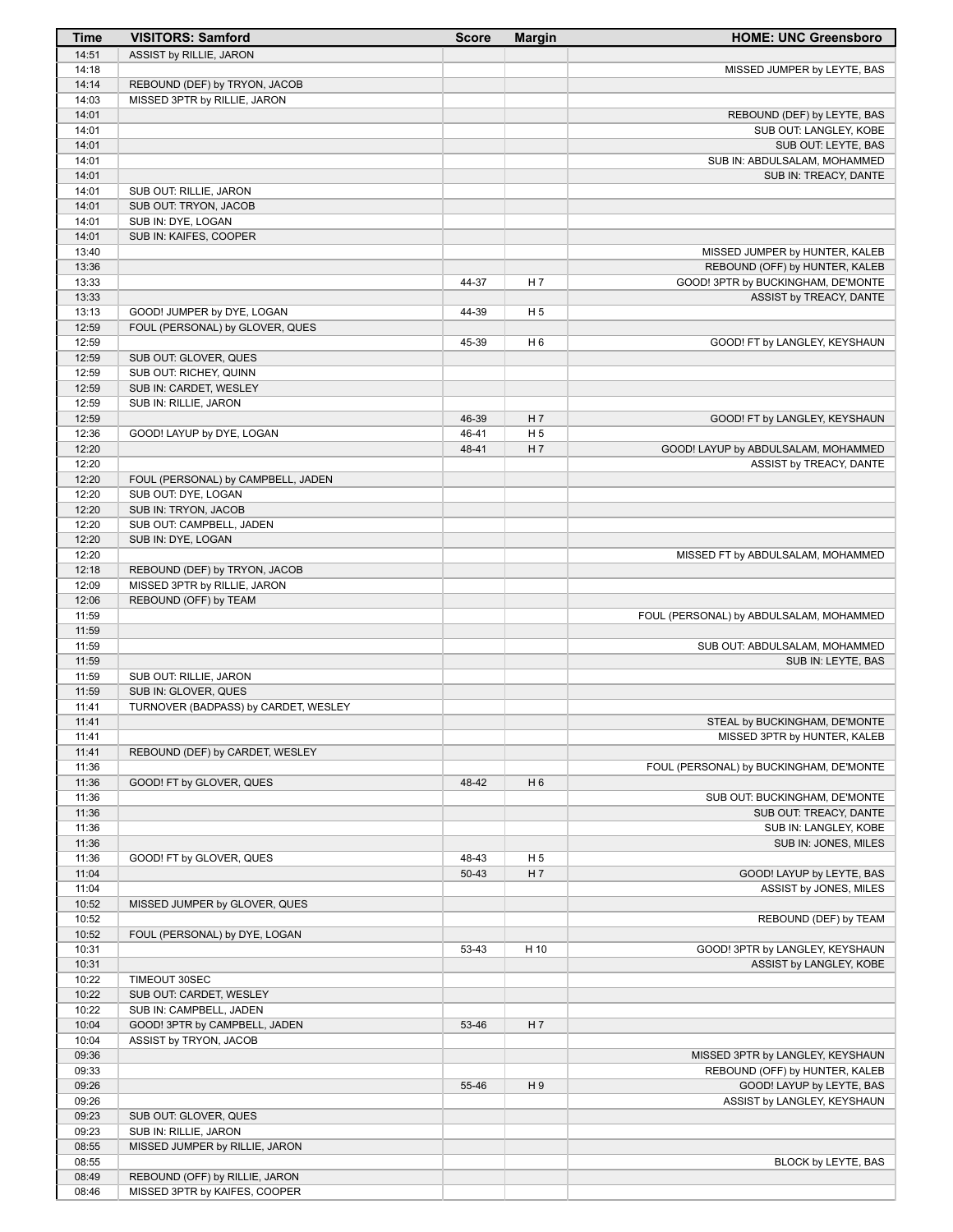| <b>Time</b>    | <b>VISITORS: Samford</b>                                               | <b>Score</b> | <b>Margin</b>  | <b>HOME: UNC Greensboro</b>                                  |
|----------------|------------------------------------------------------------------------|--------------|----------------|--------------------------------------------------------------|
| 08:43          |                                                                        |              |                | REBOUND (DEF) by LEYTE, BAS                                  |
| 08:17          |                                                                        |              |                | MISSED 3PTR by LANGLEY, KOBE                                 |
| 08:12<br>08:06 | REBOUND (DEF) by RILLIE, JARON<br>MISSED LAYUP by CAMPBELL, JADEN      |              |                |                                                              |
| 08:03          |                                                                        |              |                | REBOUND (DEF) by LANGLEY, KOBE                               |
| 07:54          | FOUL (PERSONAL) by TRYON, JACOB                                        |              |                |                                                              |
| 07:54          |                                                                        |              |                |                                                              |
| 07:54          |                                                                        |              |                | SUB OUT: LANGLEY, KEYSHAUN                                   |
| 07:54          |                                                                        |              |                | SUB OUT: LEYTE, BAS                                          |
| 07:54          |                                                                        |              |                | SUB OUT: HUNTER, KALEB                                       |
| 07:54<br>07:54 |                                                                        |              |                | SUB IN: ABDULSALAM, MOHAMMED<br>SUB IN: BUCKINGHAM, DE'MONTE |
| 07:54          |                                                                        |              |                | SUB IN: TREACY, DANTE                                        |
| 07:54          | SUB OUT: TRYON, JACOB                                                  |              |                |                                                              |
| 07:54          | SUB IN: CARDET, WESLEY                                                 |              |                |                                                              |
| 07:54          |                                                                        |              |                | MISSED FT by JONES, MILES                                    |
| 07:54          |                                                                        |              |                | REBOUND (OFF) by TEAM                                        |
| 07:54          |                                                                        |              |                | MISSED FT by JONES, MILES                                    |
| 07:51<br>07:37 | REBOUND (DEF) by CARDET, WESLEY<br>TURNOVER (BADPASS) by RILLIE, JARON |              |                |                                                              |
| 07:37          |                                                                        |              |                | STEAL by BUCKINGHAM, DE'MONTE                                |
| 07:17          |                                                                        |              |                | MISSED LAYUP by LANGLEY, KOBE                                |
| 07:13          | REBOUND (DEF) by KAIFES, COOPER                                        |              |                |                                                              |
| 07:02          | MISSED 3PTR by KAIFES, COOPER                                          |              |                |                                                              |
| 06:59          |                                                                        |              |                | REBOUND (DEF) by JONES, MILES                                |
| 06:42          |                                                                        |              |                | MISSED 3PTR by JONES, MILES                                  |
| 06:39          | REBOUND (DEF) by CAMPBELL, JADEN                                       |              |                |                                                              |
| 06:33<br>06:33 | GOOD! FT by DYE, LOGAN                                                 | 55-47        | H 8            | FOUL (PERSONAL) by ABDULSALAM, MOHAMMED                      |
| 06:33          |                                                                        |              |                | SUB OUT: LANGLEY, KOBE                                       |
| 06:33          |                                                                        |              |                | SUB OUT: ABDULSALAM, MOHAMMED                                |
| 06:33          |                                                                        |              |                | SUB IN: LANGLEY, KEYSHAUN                                    |
| 06:33          |                                                                        |              |                | SUB IN: LEYTE, BAS                                           |
| 06:33          | SUB OUT: KAIFES, COOPER                                                |              |                |                                                              |
| 06:33          | SUB IN: RICHEY, QUINN                                                  |              |                |                                                              |
| 06:33<br>06:33 | GOOD! FT by DYE, LOGAN                                                 | 55-48        | H 7            | SUB OUT: JONES, MILES                                        |
| 06:33          |                                                                        |              |                | SUB IN: HUNTER, KALEB                                        |
| 06:11          |                                                                        |              |                | MISSED 3PTR by HUNTER, KALEB                                 |
| 06:08          | REBOUND (DEF) by RILLIE, JARON                                         |              |                |                                                              |
| 05:53          | TURNOVER (TRAVEL) by DYE, LOGAN                                        |              |                |                                                              |
| 05:25          |                                                                        |              |                | MISSED 3PTR by BUCKINGHAM, DE'MONTE                          |
| 05:21          | REBOUND (DEF) by CAMPBELL, JADEN                                       |              |                |                                                              |
| 05:00<br>04:57 | MISSED LAYUP by DYE, LOGAN<br>REBOUND (OFF) by CARDET, WESLEY          |              |                |                                                              |
| 04:53          | TURNOVER (BADPASS) by CARDET, WESLEY                                   |              |                |                                                              |
| 04:28          |                                                                        |              |                | MISSED JUMPER by LANGLEY, KEYSHAUN                           |
| 04:28          |                                                                        |              |                | REBOUND (OFF) by TEAM                                        |
| 04:28          |                                                                        |              |                | TURNOVER (5SEC) by TEAM                                      |
| 04:02          | MISSED JUMPER by DYE, LOGAN                                            |              |                |                                                              |
| 03:54          |                                                                        |              |                | REBOUND (DEF) by LEYTE, BAS                                  |
| 03:48<br>03:45 | REBOUND (DEF) by CAMPBELL, JADEN                                       |              |                | MISSED 3PTR by BUCKINGHAM, DE'MONTE                          |
| 03:40          | GOOD! LAYUP by RILLIE, JARON                                           | 55-50        | H <sub>5</sub> |                                                              |
| 03:11          |                                                                        |              |                | MISSED 3PTR by HUNTER, KALEB                                 |
| 03:08          | REBOUND (DEF) by DYE, LOGAN                                            |              |                |                                                              |
| 02:58          | GOOD! 3PTR by DYE, LOGAN                                               | 55-53        | H <sub>2</sub> |                                                              |
| 02:58          | ASSIST by RILLIE, JARON                                                |              |                |                                                              |
| 02:34          |                                                                        |              |                | MISSED JUMPER by TREACY, DANTE                               |
| 02:31          |                                                                        |              |                | REBOUND (OFF) by TREACY, DANTE                               |
| 02:22<br>02:21 |                                                                        | 57-53        | H 4            | GOOD! LAYUP by LANGLEY, KEYSHAUN<br>TIMEOUT 30SEC            |
| 02:21          |                                                                        |              |                |                                                              |
| 02:21          |                                                                        |              |                | SUB OUT: TREACY, DANTE                                       |
| 02:21          |                                                                        |              |                | SUB OUT: LEYTE, BAS                                          |
| 02:21          |                                                                        |              |                | SUB IN: LANGLEY, KOBE                                        |
| 02:21          |                                                                        |              |                | SUB IN: ABDULSALAM, MOHAMMED                                 |
| 02:04          | <b>TIMEOUT TEAM</b>                                                    |              |                |                                                              |
| 01:50          | MISSED LAYUP by CAMPBELL, JADEN                                        |              |                |                                                              |
| 01:50<br>01:21 |                                                                        |              |                | REBOUND (DEF) by TEAM<br>MISSED JUMPER by LANGLEY, KOBE      |
| 01:17          | REBOUND (DEF) by RILLIE, JARON                                         |              |                |                                                              |
| 01:11          | TURNOVER (LOSTBALL) by RILLIE, JARON                                   |              |                |                                                              |
| 01:11          |                                                                        |              |                | STEAL by LANGLEY, KOBE                                       |
| 00:52          |                                                                        |              |                | TURNOVER (OUTOFBOUNDS) by HUNTER, KALEB                      |
| 00:52          |                                                                        |              |                | SUB OUT: HUNTER, KALEB                                       |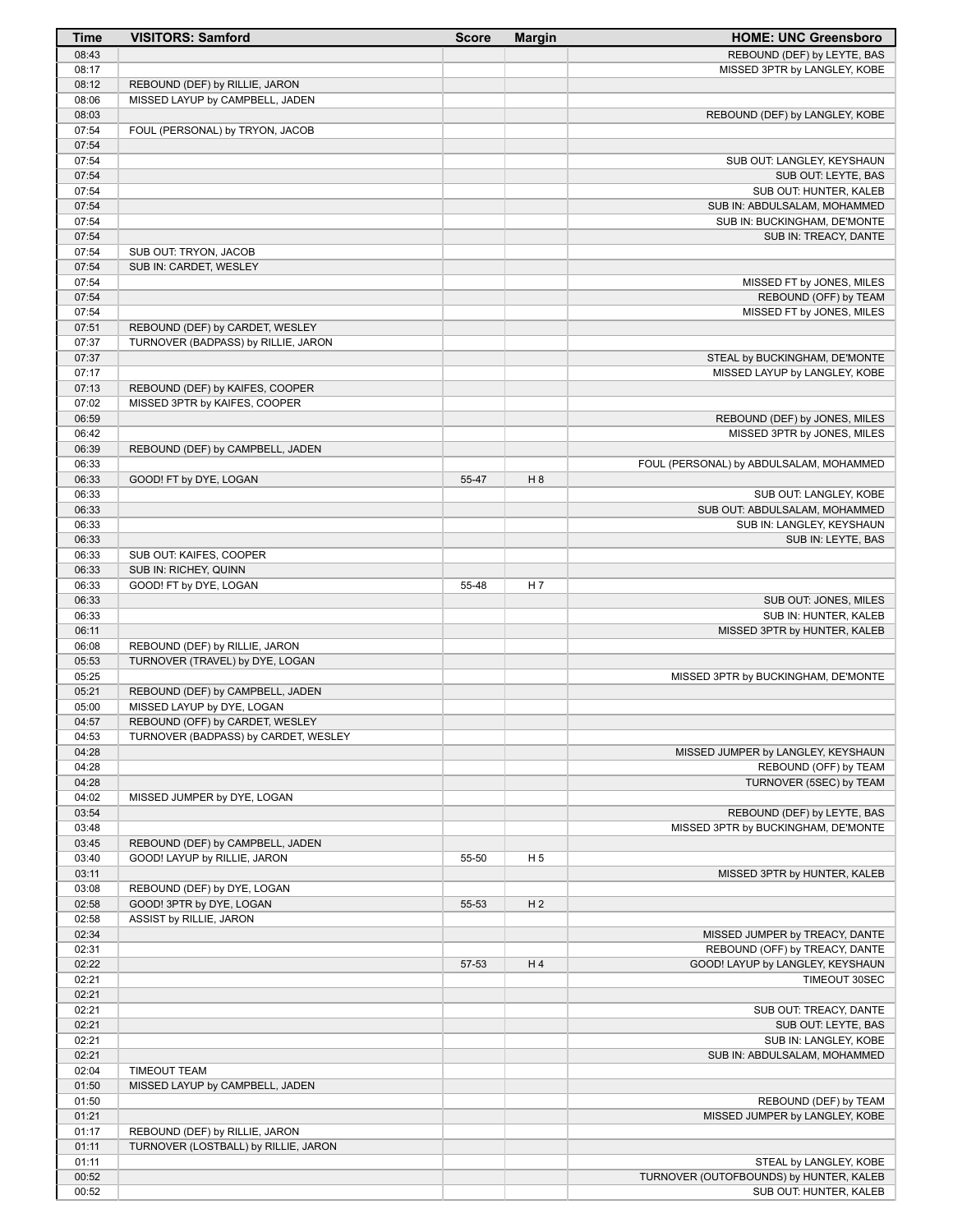| <b>Time</b>    | <b>VISITORS: Samford</b>           | <b>Score</b> | <b>Margin</b>  | <b>HOME: UNC Greensboro</b>      |
|----------------|------------------------------------|--------------|----------------|----------------------------------|
| 00:52          |                                    |              |                | SUB IN: LEYTE, BAS               |
| 00:52          | SUB OUT: CARDET, WESLEY            |              |                |                                  |
| 00:52          | SUB IN: GLOVER, QUES               |              |                |                                  |
| 00:36          | MISSED 3PTR by DYE, LOGAN          |              |                |                                  |
| 00:33          |                                    |              |                | REBOUND (DEF) by LANGLEY, KOBE   |
| 00:30          | FOUL (PERSONAL) by GLOVER, QUES    |              |                |                                  |
| 00:30          |                                    |              |                | SUB OUT: ABDULSALAM, MOHAMMED    |
| 00:30          |                                    |              |                | SUB IN: HUNTER, KALEB            |
| 00:30          | SUB OUT: RILLIE, JARON             |              |                |                                  |
| 00:30          | SUB OUT: RICHEY, QUINN             |              |                |                                  |
| 00:30          | SUB OUT: DYE, LOGAN                |              |                |                                  |
| 00:30          | SUB IN: CARDET, WESLEY             |              |                |                                  |
| 00:30          | SUB IN: VAIL, MARCELLUS            |              |                |                                  |
| 00:30          | SUB IN: MAITRE, RICHARDSON         |              |                |                                  |
| 00:26          | FOUL (PERSONAL) by VAIL, MARCELLUS |              |                |                                  |
| 00:26          |                                    |              |                | SUB OUT: HUNTER, KALEB           |
| 00:26          |                                    |              |                | SUB IN: ABDULSALAM, MOHAMMED     |
| 00:26          | SUB OUT: CARDET, WESLEY            |              |                |                                  |
| 00:26          | SUB OUT: VAIL, MARCELLUS           |              |                |                                  |
| 00:26          | SUB OUT: MAITRE, RICHARDSON        |              |                |                                  |
| 00:26          | SUB IN: RILLIE, JARON              |              |                |                                  |
| 00:26          | SUB IN: RICHEY, QUINN              |              |                |                                  |
| 00:26          | SUB IN: DYE, LOGAN                 |              |                |                                  |
| 00:26          |                                    | 58-53        | H <sub>5</sub> | GOOD! FT by LANGLEY, KOBE        |
|                |                                    |              | H <sub>6</sub> |                                  |
| 00:26<br>00:15 |                                    | 59-53        | $H_3$          | GOOD! FT by LANGLEY, KOBE        |
|                | GOOD! 3PTR by RILLIE, JARON        | 59-56        |                |                                  |
| 00:15          | ASSIST by GLOVER, QUES             |              |                |                                  |
| 00:15          | TIMEOUT 30SEC                      |              |                |                                  |
| 00:15          |                                    |              |                | SUB OUT: ABDULSALAM, MOHAMMED    |
| 00:15          |                                    |              |                | SUB IN: HUNTER, KALEB            |
| 00:15          | SUB OUT: RILLIE, JARON             |              |                |                                  |
| 00:15          | SUB OUT: RICHEY, QUINN             |              |                |                                  |
| 00:15          | SUB OUT: DYE, LOGAN                |              |                |                                  |
| 00:15          | SUB IN: CARDET, WESLEY             |              |                |                                  |
| 00:15          | SUB IN: VAIL, MARCELLUS            |              |                |                                  |
| 00:15          | SUB IN: MAITRE, RICHARDSON         |              |                |                                  |
| 00:09          | FOUL (PERSONAL) by CAMPBELL, JADEN |              |                |                                  |
| 00:09          |                                    |              |                | SUB OUT: HUNTER, KALEB           |
| 00:09          |                                    |              |                | SUB IN: TREACY, DANTE            |
| 00:09          | SUB OUT: CAMPBELL, JADEN           |              |                |                                  |
| 00:09          | SUB OUT: VAIL, MARCELLUS           |              |                |                                  |
| 00:09          | SUB OUT: MAITRE, RICHARDSON        |              |                |                                  |
| 00:09          | SUB IN: RILLIE, JARON              |              |                |                                  |
| 00:09          | SUB IN: RICHEY, QUINN              |              |                |                                  |
| 00:09          | SUB IN: DYE, LOGAN                 |              |                |                                  |
| 00:09          |                                    | 60-56        | H4             | GOOD! FT by BUCKINGHAM, DE'MONTE |
| 00:09          |                                    | 61-56        | H <sub>5</sub> | GOOD! FT by BUCKINGHAM, DE'MONTE |
| 00:01          | GOOD! JUMPER by GLOVER, QUES       | 61-58        | H <sub>3</sub> |                                  |
| 00:01          |                                    |              |                | <b>TIMEOUT TEAM</b>              |
| 00:01          | SUB OUT: RICHEY, QUINN             |              |                |                                  |
| 00:01          | SUB OUT: DYE, LOGAN                |              |                |                                  |
| 00:01          | SUB IN: VAIL, MARCELLUS            |              |                |                                  |
| 00:01          | SUB IN: MAITRE, RICHARDSON         |              |                |                                  |

# **Samford 58, UNC Greensboro 61**

| <b>Points (This Period)</b> | <b>SAM</b>     | <b>NCG</b>     |
|-----------------------------|----------------|----------------|
| In the Paint                |                |                |
| Off Turns                   |                | ว              |
| 2nd Chance                  |                | 10             |
| <b>Fast Break</b>           |                |                |
| Bench                       |                | 10             |
| Per Poss                    | 1.071<br>13/28 | 0.929<br>11/28 |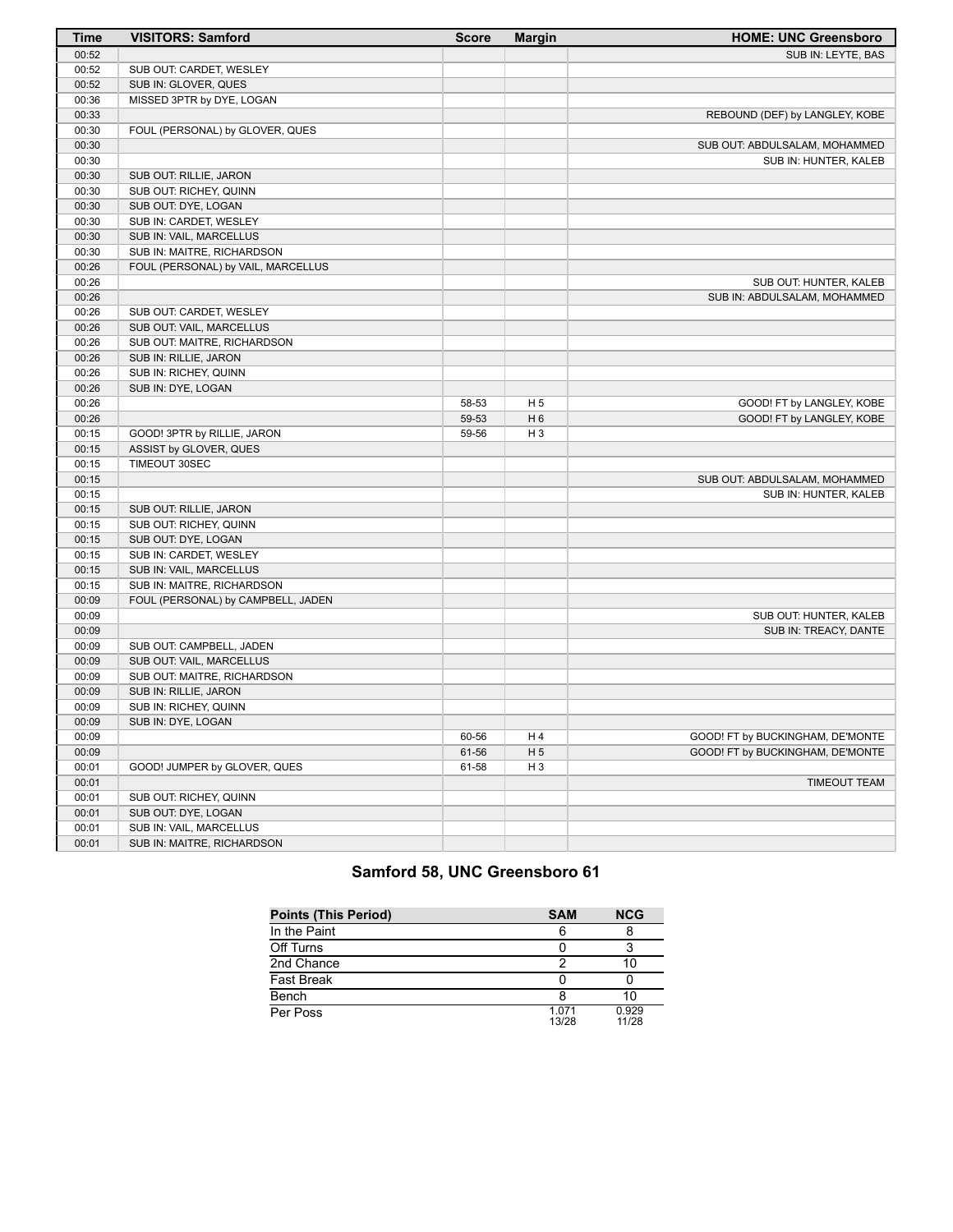#### **Official Scoring/Possession Reference Chart Samford vs UNC Greensboro Period 1 January 22, 2022 at Greensboro Coliseum - Greensboro**



#### **Period 1**

<mark>Starters:</mark><br>Samford: 0 GLOVER,QUES (G); 1 CARDET,WESLEY (G); 2 CAMPBELL,JADEN (G); 22 DYE,LOGAN (F); 23 KAIFES,COOPER (G);<br>**UNC Greensboro**: 3 LANGLEY,KOBE (G); 4 ABDULSALAM,MOHAMMED (F); 10 BUCKINGHAM,DE'MONTE (G); 24 TRE

| <b>Time</b> | <b>VISITORS: Samford</b>           | <b>Score</b> | <b>Margin</b>  | <b>HOME: UNC Greensboro</b>              |
|-------------|------------------------------------|--------------|----------------|------------------------------------------|
| 19:56       |                                    | $2 - 0$      | H <sub>2</sub> | GOOD! LAYUP by BUCKINGHAM, DE'MONTE [FB] |
| 17:48       | GOOD! 3PTR by KAIFES, COOPER       | $2 - 3$      | V <sub>1</sub> |                                          |
| 17:25       |                                    | $4 - 3$      | H <sub>1</sub> | GOOD! JUMPER by ABDULSALAM, MOHAMMED     |
| 17:00       |                                    | $6 - 3$      | $H_3$          | GOOD! DUNK by LEYTE, BAS [FB]            |
| 16:29       | GOOD! FT by RILLIE, JARON          | $6 - 4$      | H <sub>2</sub> |                                          |
| 16:29       | GOOD! FT by RILLIE, JARON          | $6-5$        | H <sub>1</sub> |                                          |
| 16:24       |                                    | $7-5$        | H <sub>2</sub> | GOOD! FT by LEYTE, BAS                   |
| 16:24       |                                    | $8 - 5$      | $H_3$          | GOOD! FT by LEYTE, BAS                   |
| 14:33       |                                    | $11 - 5$     | H <sub>6</sub> | GOOD! 3PTR by LANGLEY, KEYSHAUN          |
| 14:05       | GOOD! FT by CAMPBELL, JADEN        | $11 - 6$     | H <sub>5</sub> |                                          |
| 14:05       | GOOD! FT by CAMPBELL, JADEN        | $11 - 7$     | H 4            |                                          |
| 13:13       | GOOD! JUMPER by GLOVER, QUES [PNT] | $11 - 9$     | H <sub>2</sub> |                                          |
| 12:29       |                                    | $13-9$       | H 4            | GOOD! LAYUP by TREACY, DANTE [FB]        |
| 12:29       |                                    | $14-9$       | H <sub>5</sub> | GOOD! FT by TREACY, DANTE [FB]           |
| 11:37       | GOOD! LAYUP by DYE, LOGAN          | $14 - 11$    | $H_3$          |                                          |
| 11:17       |                                    | $16-11$      | H <sub>5</sub> | GOOD! LAYUP by TREACY, DANTE             |
| 10:41       | GOOD! 3PTR by KAIFES, COOPER       | $16 - 14$    | H <sub>2</sub> |                                          |
| 09:08       |                                    | $17 - 14$    | $H_3$          | GOOD! FT by TREACY, DANTE                |
| 09:08       |                                    | $18 - 14$    | H 4            | GOOD! FT by TREACY, DANTE                |
| 08:14       | GOOD! 3PTR by KAIFES, COOPER       | 18-17        | H <sub>1</sub> |                                          |
| 08:03       |                                    | 19-17        | H <sub>2</sub> | GOOD! FT by LANGLEY, KEYSHAUN            |
| 08:03       |                                    | $20 - 17$    | $H_3$          | GOOD! FT by LANGLEY, KEYSHAUN            |
| 07:05       | GOOD! LAYUP by DYE, LOGAN          | 20-19        | H <sub>1</sub> |                                          |
| 06:43       |                                    | 23-19        | H 4            | GOOD! 3PTR by LANGLEY, KOBE              |
| 06:05       |                                    | 25-19        | H <sub>6</sub> | GOOD! LAYUP by ABDULSALAM, MOHAMMED      |
| 05:24       |                                    | 28-19        | H 9            | GOOD! 3PTR by BUCKINGHAM, DE'MONTE       |
| 04:07       | GOOD! FT by GLOVER, QUES           | 28-20        | H <sub>8</sub> |                                          |
| 04:07       | GOOD! FT by GLOVER, QUES           | 28-21        | H 7            |                                          |
| 03:47       |                                    | $31 - 21$    | H 10           | GOOD! 3PTR by LANGLEY, KEYSHAUN          |
| 03:14       |                                    | 33-21        | H 12           | GOOD! DUNK by LANGLEY, KOBE              |
| 03:05       | GOOD! FT by GLOVER, QUES           | 33-22        | H 11           |                                          |
| 03:04       | GOOD! FT by GLOVER, QUES           | 33-23        | H 10           |                                          |
| 02:27       | GOOD! LAYUP by TRYON, JACOB        | 33-25        | H <sub>8</sub> |                                          |
| 01:08       | GOOD! 3PTR by RILLIE, JARON        | 33-28        | H 5            |                                          |
| 00:37       |                                    | 35-28        | H 7            | GOOD! JUMPER by HUNTER, KALEB            |

**Samford 28, UNC Greensboro 35**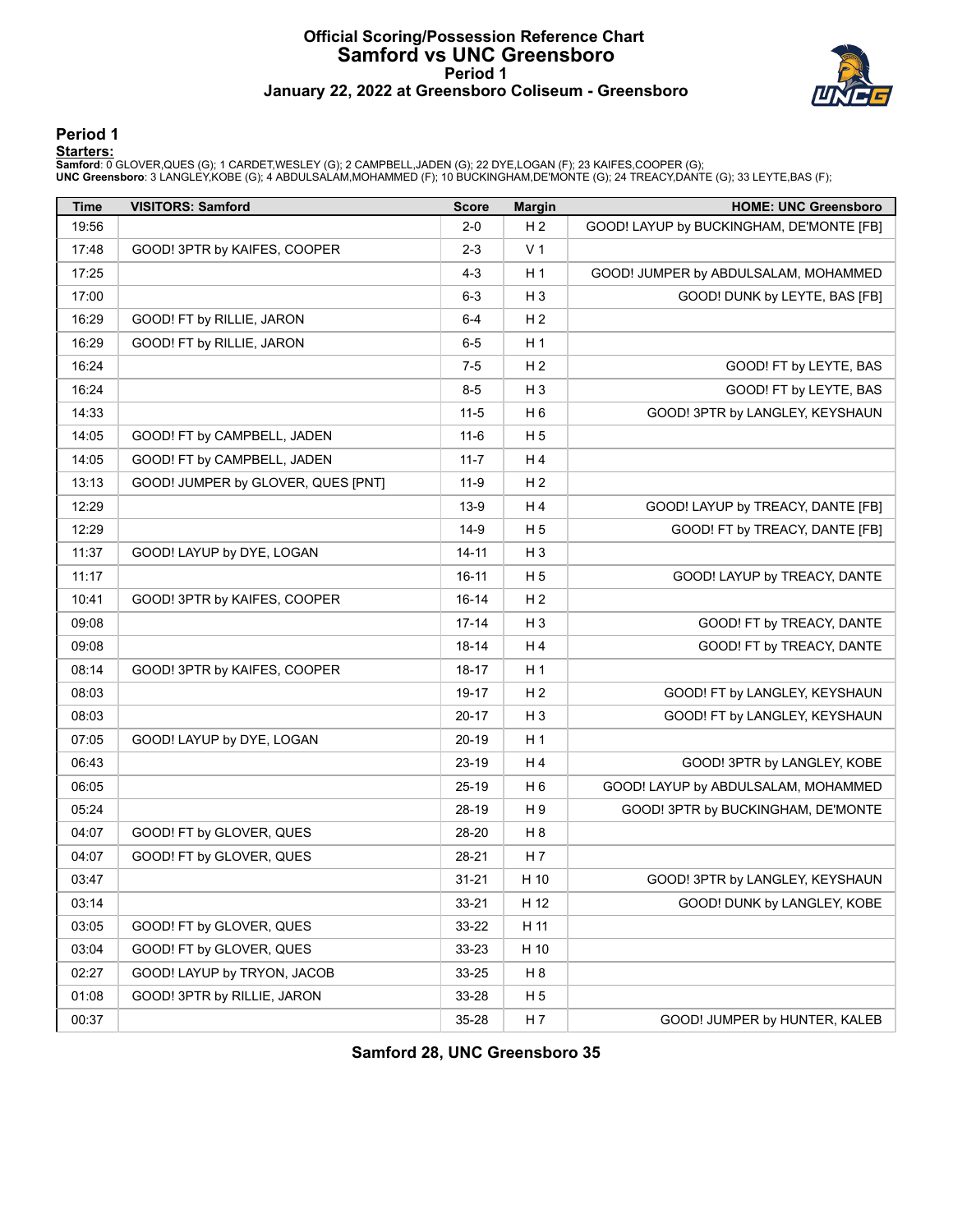#### **Official Scoring/Possession Reference Chart Samford vs UNC Greensboro Period 2 January 22, 2022 at Greensboro Coliseum - Greensboro**



#### **Period 2**

#### **Starters:**

**Samford**: 0 GLOVER,QUES (G); 1 CARDET,WESLEY (G); 2 CAMPBELL,JADEN (G); 22 DYE,LOGAN (F); 23 KAIFES,COOPER (G);<br>**UNC Greensboro**: 3 LANGLEY,KOBE (G); 4 ABDULSALAM,MOHAMMED (F); 10 BUCKINGHAM,DE'MONTE (G); 24 TREACY,DANTE

| <b>Time</b> | <b>VISITORS: Samford</b>           | <b>Score</b> | <b>Margin</b>  | <b>HOME: UNC Greensboro</b>         |
|-------------|------------------------------------|--------------|----------------|-------------------------------------|
| 19:47       |                                    | 38-28        | H 10           | GOOD! 3PTR by BUCKINGHAM, DE'MONTE  |
| 19:15       | GOOD! JUMPER by GLOVER, QUES       | 38-30        | H 8            |                                     |
| 17:41       | GOOD! FT by DYE, LOGAN             | 38-31        | H 7            |                                     |
| 16:45       | GOOD! JUMPER by GLOVER, QUES [PNT] | 38-33        | H <sub>5</sub> |                                     |
| 16:08       | GOOD! FT by CARDET, WESLEY         | 38-34        | H 4            |                                     |
| 15:13       |                                    | 41-34        | H 7            | GOOD! 3PTR by HUNTER, KALEB         |
| 14:51       | GOOD! 3PTR by TRYON, JACOB         | 41-37        | H 4            |                                     |
| 13:33       |                                    | 44-37        | H 7            | GOOD! 3PTR by BUCKINGHAM, DE'MONTE  |
| 13:13       | GOOD! JUMPER by DYE, LOGAN         | 44-39        | H <sub>5</sub> |                                     |
| 12:59       |                                    | 45-39        | H <sub>6</sub> | GOOD! FT by LANGLEY, KEYSHAUN       |
| 12:59       |                                    | 46-39        | H 7            | GOOD! FT by LANGLEY, KEYSHAUN       |
| 12:36       | GOOD! LAYUP by DYE, LOGAN          | 46-41        | H 5            |                                     |
| 12:20       |                                    | 48-41        | H 7            | GOOD! LAYUP by ABDULSALAM, MOHAMMED |
| 11:36       | GOOD! FT by GLOVER, QUES           | 48-42        | H <sub>6</sub> |                                     |
| 11:36       | GOOD! FT by GLOVER, QUES           | 48-43        | H <sub>5</sub> |                                     |
| 11:04       |                                    | 50-43        | H 7            | GOOD! LAYUP by LEYTE, BAS           |
| 10:31       |                                    | 53-43        | H 10           | GOOD! 3PTR by LANGLEY, KEYSHAUN     |
| 10:04       | GOOD! 3PTR by CAMPBELL, JADEN      | 53-46        | H 7            |                                     |
| 09:26       |                                    | 55-46        | H9             | GOOD! LAYUP by LEYTE, BAS           |
| 06:33       | GOOD! FT by DYE, LOGAN             | 55-47        | H 8            |                                     |
| 06:33       | GOOD! FT by DYE, LOGAN             | 55-48        | H 7            |                                     |
| 03:40       | GOOD! LAYUP by RILLIE, JARON       | 55-50        | H 5            |                                     |
| 02:58       | GOOD! 3PTR by DYE, LOGAN           | 55-53        | H <sub>2</sub> |                                     |
| 02:22       |                                    | 57-53        | H4             | GOOD! LAYUP by LANGLEY, KEYSHAUN    |
| 00:26       |                                    | 58-53        | H <sub>5</sub> | GOOD! FT by LANGLEY, KOBE           |
| 00:26       |                                    | 59-53        | H <sub>6</sub> | GOOD! FT by LANGLEY, KOBE           |
| 00:15       | GOOD! 3PTR by RILLIE, JARON        | 59-56        | $H_3$          |                                     |
| 00:09       |                                    | 60-56        | H4             | GOOD! FT by BUCKINGHAM, DE'MONTE    |
| 00:09       |                                    | 61-56        | H <sub>5</sub> | GOOD! FT by BUCKINGHAM, DE'MONTE    |
| 00:01       | GOOD! JUMPER by GLOVER, QUES       | 61-58        | $H_3$          |                                     |

**Samford 58, UNC Greensboro 61**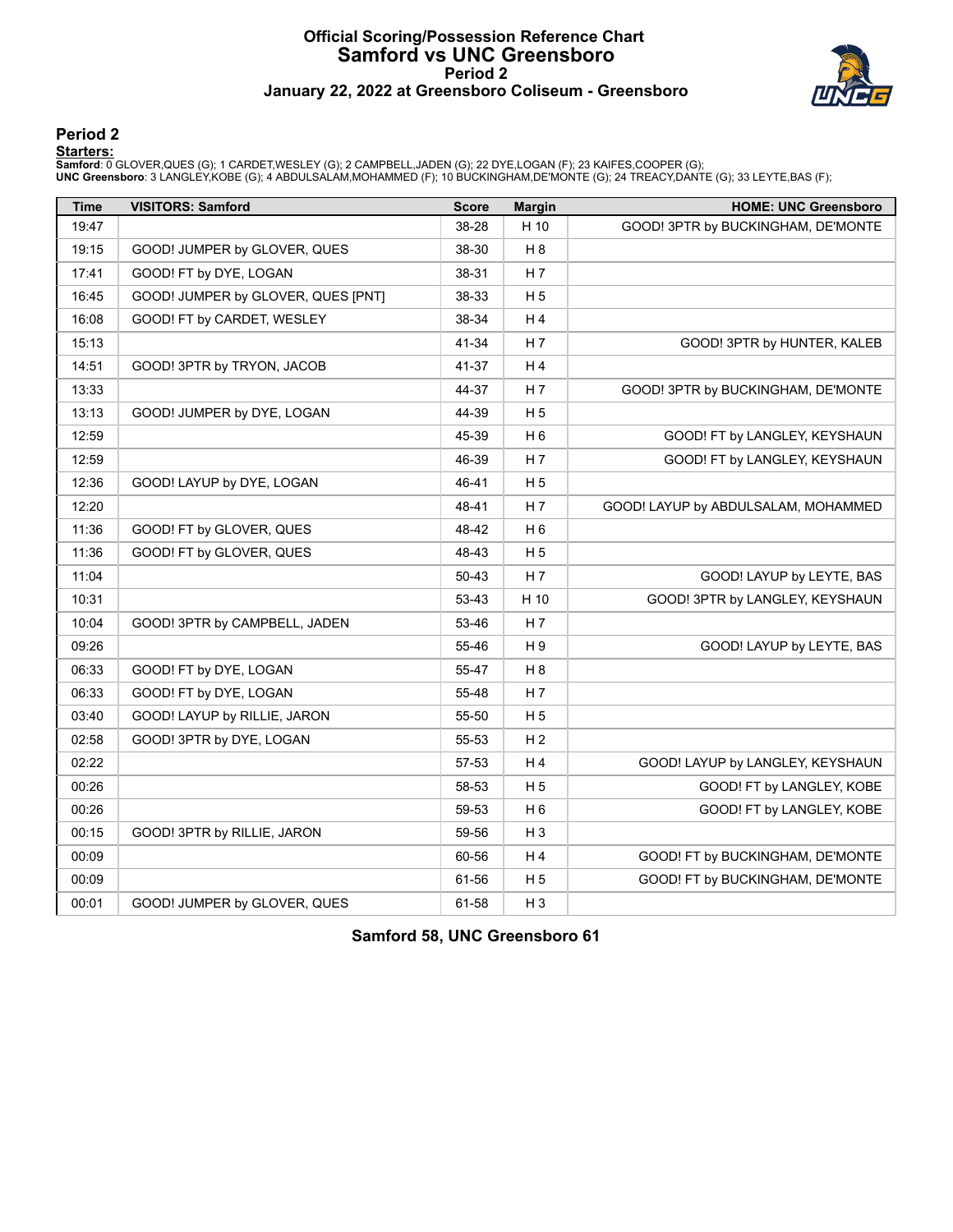#### **Official Substitutions Log Samford vs UNC Greensboro Period 1 January 22, 2022 at Greensboro Coliseum - Greensboro**



| <u>vanuary 22, 2022 at Orcension o Ochscam - Orcension o</u> |  |      |              |  |                             |
|--------------------------------------------------------------|--|------|--------------|--|-----------------------------|
| <b>VISITORS: Samford</b>                                     |  | Time | <b>Score</b> |  | <b>HOME: UNC Greensboro</b> |
| 0 GLOVER.QUES                                                |  |      |              |  | 3 LANGLEY.KOBE              |
| 1 CARDET.WESLEY                                              |  |      |              |  | 4 ABDULSALAM.MOHAMMED       |
| 2 CAMPBELL.JADEN                                             |  |      |              |  | 10 BUCKINGHAM, DE'MONTE     |
| 22 DYE LOGAN                                                 |  |      |              |  | 24 TREACY DANTE             |

| 2 CAMPBELL, JADEN              |                |           | 10 BUCKINGHAM, DE'MONTE                                |
|--------------------------------|----------------|-----------|--------------------------------------------------------|
| 22 DYE, LOGAN                  |                |           | 24 TREACY, DANTE                                       |
| 23 KAIFES, COOPER              |                |           | 33 LEYTE, BAS                                          |
| SUB OUT: 2 CAMPBELL, JADEN     | 18:27          | $0 - 2$   |                                                        |
| SUB IN: 3 RILLIE, JARON        | 18:27          |           |                                                        |
|                                | 18:08          | $0 - 2$   | SUB OUT: TREACY, DANTE                                 |
|                                | 18:08          |           | SUB IN: LANGLEY, KEYSHAUN                              |
|                                | 16:29          | $4-6$     | SUB OUT: ABDULSALAM, MOHAMMED                          |
|                                | 16:29          |           | SUB IN: WHITE, JALEN                                   |
| SUB OUT: 1 CARDET, WESLEY      | 16:29          |           |                                                        |
| SUB OUT: 22 DYE, LOGAN         | 16:29          |           |                                                        |
| SUB OUT: 23 KAIFES, COOPER     | 16:29          |           |                                                        |
| SUB IN: 13 RICHEY, QUINN       | 16:29          |           |                                                        |
| SUB IN: 14 MAITRE, RICHARDSON  | 16:29          |           |                                                        |
| SUB IN: 42 TRYON, JACOB        | 16:29          |           |                                                        |
| SUB OUT: 3 RILLIE, JARON       | 16:29          |           |                                                        |
| SUB IN: 2 CAMPBELL, JADEN      | 16:29          |           |                                                        |
| SUB OUT: 14 MAITRE, RICHARDSON | 16:29          |           |                                                        |
| SUB IN: 3 RILLIE, JARON        | 16:29          |           |                                                        |
| SUB OUT: 3 RILLIE, JARON       | 16:29          |           |                                                        |
| SUB IN: 14 MAITRE, RICHARDSON  | 16:29          |           |                                                        |
|                                | 15:29          | $5 - 8$   | SUB OUT: LANGLEY, KOBE                                 |
|                                | 15:29          |           | SUB OUT: LEYTE, BAS                                    |
|                                | 15:29          |           | SUB IN: TREACY, DANTE                                  |
|                                | 15:29          |           | SUB IN: HUNTER, KALEB                                  |
| SUB OUT: 0 GLOVER, QUES        | 15:29          |           |                                                        |
| SUB OUT: 14 MAITRE, RICHARDSON | 15:29          |           |                                                        |
| SUB IN: 3 RILLIE, JARON        | 15:29          |           |                                                        |
| SUB IN: 23 KAIFES, COOPER      | 15:29          |           |                                                        |
|                                | 14:05          | $6 - 11$  | SUB OUT: BUCKINGHAM, DE'MONTE                          |
|                                | 14:05          |           | SUB OUT: WHITE, JALEN                                  |
|                                | 14:05          |           | SUB IN: ABDULSALAM, MOHAMMED                           |
|                                | 14:05          |           | SUB IN: JONES, MILES                                   |
| SUB OUT: 3 RILLIE, JARON       | 14:05          |           |                                                        |
| SUB OUT: 13 RICHEY, QUINN      | 14:05          |           |                                                        |
| SUB OUT: 42 TRYON, JACOB       | 14:05          |           |                                                        |
| SUB IN: 0 GLOVER, QUES         | 14:05          |           |                                                        |
| SUB IN: 1 CARDET, WESLEY       | 14:05          |           |                                                        |
| SUB IN: 22 DYE, LOGAN          | 14:05          |           |                                                        |
| SUB OUT: 23 KAIFES, COOPER     | 13:29          | $7 - 11$  |                                                        |
| SUB IN: 13 RICHEY, QUINN       | 13:29          |           |                                                        |
|                                | 13:00          | $9 - 11$  | SUB OUT: LANGLEY, KEYSHAUN                             |
|                                | 13:00          |           | SUB IN: LANGLEY, KOBE                                  |
|                                | 12:29          | $9 - 13$  | SUB OUT: JONES, MILES                                  |
|                                | 12:29          |           | SUB IN: LEYTE, BAS                                     |
|                                | 12:29          |           | SUB OUT: ABDULSALAM, MOHAMMED                          |
|                                | 12:29          |           | SUB IN: JONES, MILES                                   |
|                                | 11:48          | $9 - 14$  | SUB OUT: JONES, MILES                                  |
|                                |                |           | SUB IN: ABDULSALAM, MOHAMMED                           |
| SUB OUT: 0 GLOVER, QUES        | 11:48<br>11:48 |           |                                                        |
| SUB OUT: 13 RICHEY, QUINN      | 11:48          |           |                                                        |
| SUB IN: 3 RILLIE, JARON        | 11:48          |           |                                                        |
| SUB IN: 23 KAIFES, COOPER      | 11:48          |           |                                                        |
|                                | 10:14          | $14 - 16$ |                                                        |
|                                | 10:14          |           | SUB OUT: HUNTER, KALEB<br>SUB IN: BUCKINGHAM, DE'MONTE |
|                                |                |           |                                                        |
| SUB OUT: 2 CAMPBELL, JADEN     | 10:14          |           |                                                        |
| SUB OUT: 3 RILLIE, JARON       | 10:14          |           |                                                        |
| SUB OUT: 23 KAIFES, COOPER     | 10:14          |           |                                                        |
| SUB IN: 0 GLOVER, QUES         | 10:14          |           |                                                        |
| SUB IN: 11 VAIL, MARCELLUS     | 10:14          |           |                                                        |
| SUB IN: 13 RICHEY, QUINN       | 10:14          |           |                                                        |
|                                | 09:08          | 14-16     | SUB OUT: ABDULSALAM, MOHAMMED                          |
|                                | 09:08          |           | SUB IN: WHITE, JALEN                                   |
| SUB OUT: 1 CARDET, WESLEY      | 09:08          |           |                                                        |
| SUB OUT: 22 DYE, LOGAN         | 09:08          |           |                                                        |
| SUB IN: 23 KAIFES, COOPER      | 09:08          |           |                                                        |
| SUB IN: 42 TRYON, JACOB        | 09:08          |           |                                                        |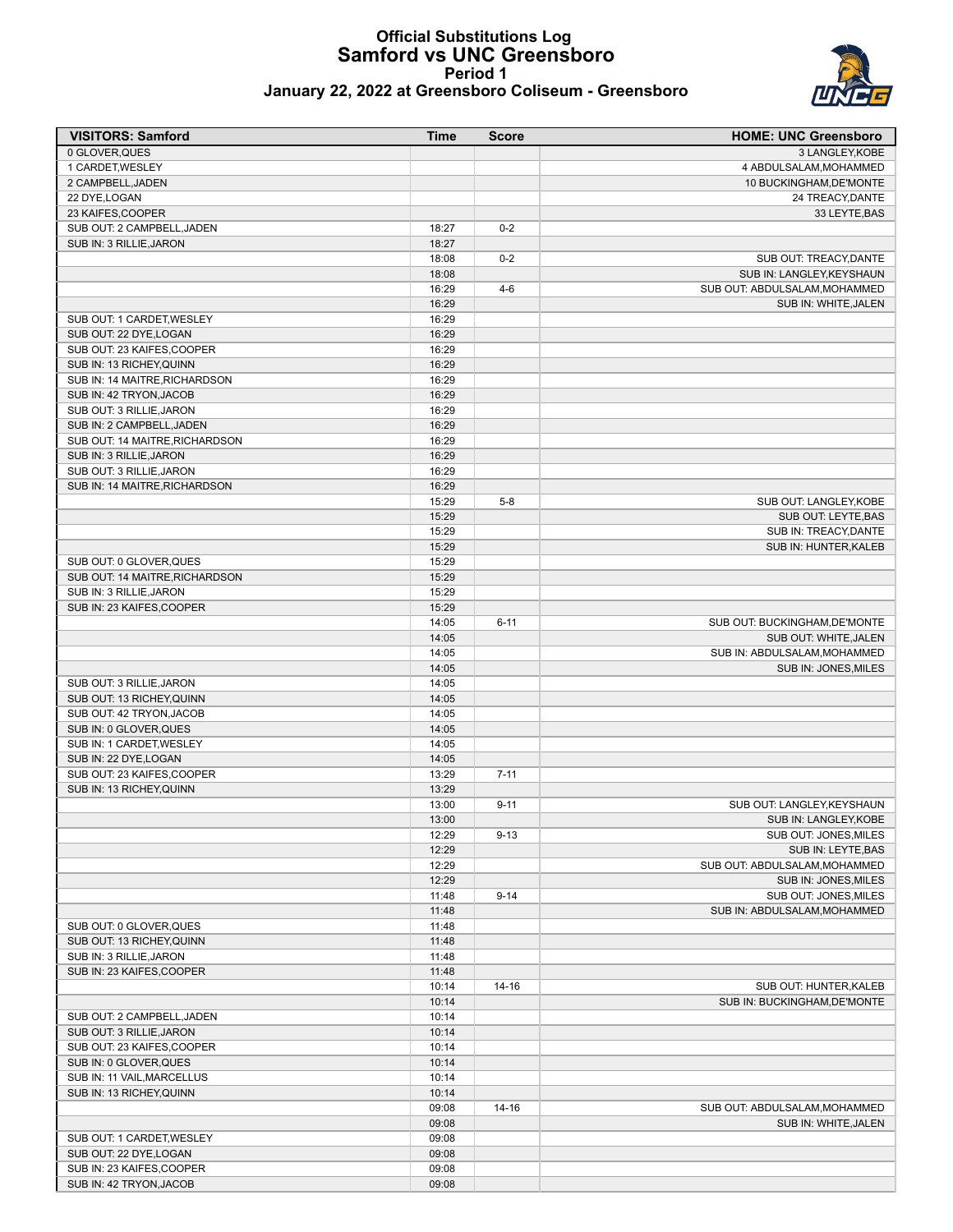| <b>VISITORS: Samford</b>    | <b>Time</b> | <b>Score</b> | <b>HOME: UNC Greensboro</b>   |
|-----------------------------|-------------|--------------|-------------------------------|
|                             | 09:08       |              | SUB OUT: TREACY, DANTE        |
|                             | 09:08       |              | SUB IN: LANGLEY, KEYSHAUN     |
| SUB OUT: 11 VAIL, MARCELLUS | 09:08       |              |                               |
| SUB IN: 3 RILLIE, JARON     | 09:08       |              |                               |
| SUB OUT: 13 RICHEY, QUINN   | 08:03       | $17-18$      |                               |
| SUB IN: 2 CAMPBELL, JADEN   | 08:03       |              |                               |
|                             | 07:32       | 17-20        | SUB OUT: WHITE, JALEN         |
|                             | 07:32       |              | SUB OUT: LEYTE, BAS           |
|                             | 07:32       |              | SUB IN: ABDULSALAM, MOHAMMED  |
|                             | 07:32       |              | SUB IN: HUNTER, KALEB         |
| SUB OUT: 42 TRYON, JACOB    | 07:32       |              |                               |
| SUB IN: 22 DYE, LOGAN       | 07:32       |              |                               |
|                             | 05:47       | 19-25        | SUB OUT: LANGLEY, KOBE        |
|                             | 05:47       |              | SUB IN: TREACY, DANTE         |
| SUB OUT: 0 GLOVER, QUES     | 05:47       |              |                               |
| SUB OUT: 2 CAMPBELL, JADEN  | 05:47       |              |                               |
| SUB IN: 1 CARDET, WESLEY    | 05:47       |              |                               |
| SUB IN: 11 VAIL, MARCELLUS  | 05:47       |              |                               |
| SUB OUT: 11 VAIL, MARCELLUS | 05:24       | 19-28        |                               |
| SUB IN: 0 GLOVER, QUES      | 05:24       |              |                               |
|                             | 04:37       | 19-28        | SUB OUT: BUCKINGHAM, DE'MONTE |
|                             | 04:37       |              | SUB IN: LEYTE, BAS            |
|                             | 04:07       | $20 - 28$    | SUB OUT: ABDULSALAM, MOHAMMED |
|                             | 04:07       |              | SUB IN: JONES, MILES          |
|                             | 03:32       | 21-31        | SUB OUT: JONES, MILES         |
|                             | 03:32       |              | SUB OUT: HUNTER, KALEB        |
|                             | 03:32       |              | SUB IN: LANGLEY, KOBE         |
|                             | 03:32       |              | SUB IN: ABDULSALAM, MOHAMMED  |
| SUB OUT: 3 RILLIE, JARON    | 03:32       |              |                               |
| SUB IN: 2 CAMPBELL, JADEN   | 03:32       |              |                               |
| SUB OUT: 2 CAMPBELL, JADEN  | 03:05       | 21-33        |                               |
| SUB IN: 42 TRYON, JACOB     | 03:05       |              |                               |
|                             | 01:49       | 25-33        | SUB OUT: LANGLEY, KEYSHAUN    |
|                             | 01:49       |              | SUB IN: HUNTER, KALEB         |
| SUB OUT: 0 GLOVER, QUES     | 01:49       |              |                               |
| SUB IN: 3 RILLIE, JARON     | 01:49       |              |                               |
| SUB OUT: 1 CARDET, WESLEY   | 00:02       | 28-35        |                               |
| SUB IN: 0 GLOVER, QUES      | 00:02       |              |                               |
|                             | 00:02       |              | SUB OUT: TREACY, DANTE        |
|                             | 00:02       |              | SUB IN: LANGLEY, KEYSHAUN     |
| SUB OUT: 3 RILLIE.JARON     | 00:02       |              |                               |
| SUB IN: 1 CARDET, WESLEY    | 00:02       |              |                               |

**Samford 28, UNC Greensboro 35**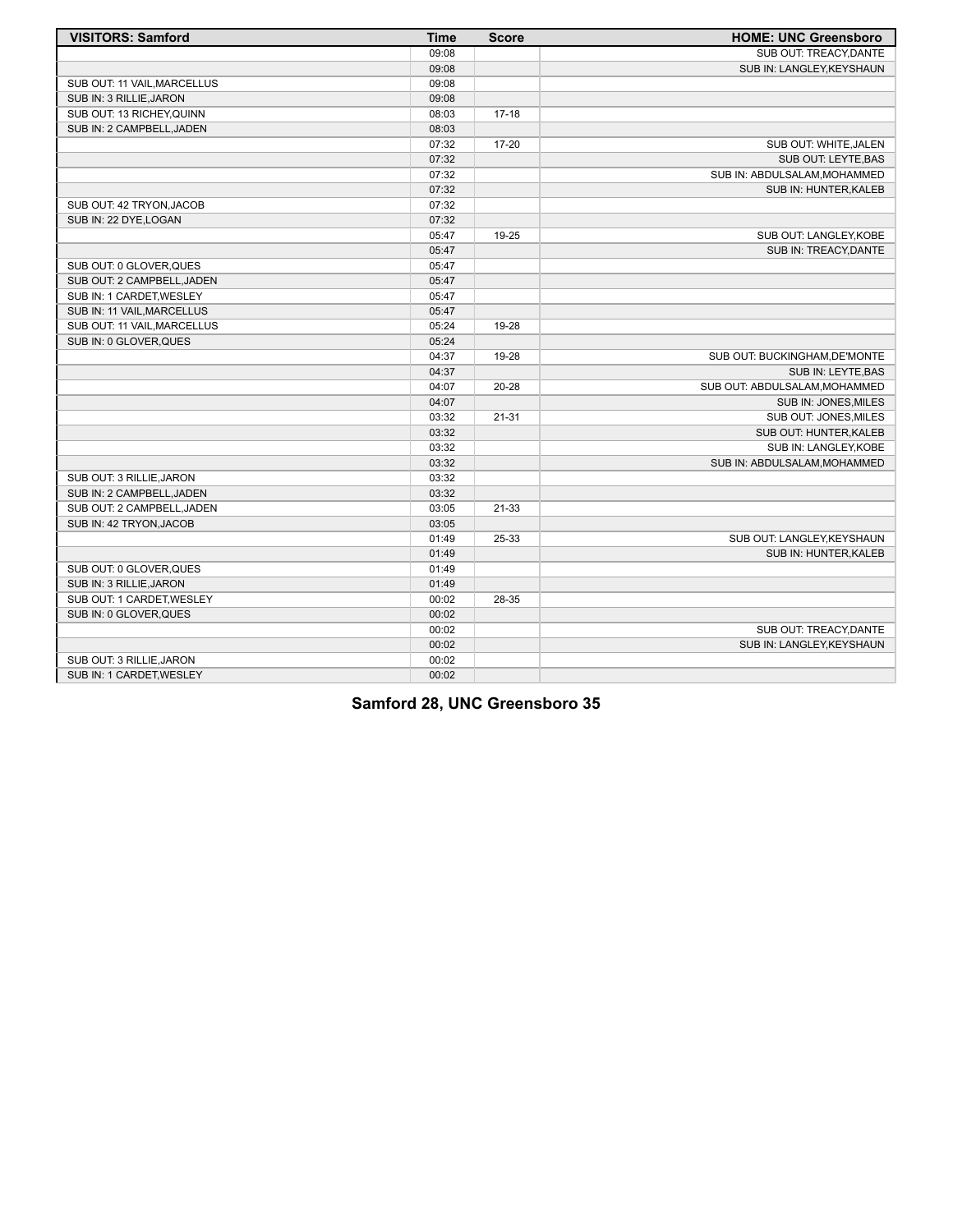# **Official Substitutions Log Samford vs UNC Greensboro Period 2**



| January 22, 2022 at Greensboro Coliseum - Greensboro |  |  |  |
|------------------------------------------------------|--|--|--|
|------------------------------------------------------|--|--|--|

| <b>VISITORS: Samford</b>   | Time  | <b>Score</b>             | <b>HOME: UNC Greensboro</b>   |
|----------------------------|-------|--------------------------|-------------------------------|
| 0 GLOVER, QUES             |       |                          | 3 LANGLEY, KOBE               |
| 1 CARDET, WESLEY           |       |                          | 4 ABDULSALAM, MOHAMMED        |
| 2 CAMPBELL, JADEN          |       |                          | 10 BUCKINGHAM, DE'MONTE       |
| 22 DYE, LOGAN              |       |                          | 24 TREACY, DANTE              |
| 23 KAIFES.COOPER           |       |                          | 33 LEYTE, BAS                 |
|                            | 20:00 |                          | SUB OUT: LANGLEY, KEYSHAUN    |
|                            |       | $\overline{\phantom{a}}$ |                               |
|                            | 20:00 |                          | SUB OUT: HUNTER, KALEB        |
|                            | 20:00 |                          | SUB IN: BUCKINGHAM, DE'MONTE  |
|                            | 20:00 |                          | SUB IN: TREACY, DANTE         |
|                            | 18:30 | 30-38                    | SUB OUT: BUCKINGHAM, DE'MONTE |
|                            | 18:30 |                          | SUB IN: HUNTER, KALEB         |
|                            | 17:41 | 30-38                    | SUB OUT: LEYTE, BAS           |
|                            | 17:41 |                          | SUB IN: WHITE, JALEN          |
|                            | 16:08 | 34-38                    | SUB OUT: ABDULSALAM, MOHAMMED |
|                            |       |                          |                               |
|                            | 16:08 |                          | SUB OUT: WHITE, JALEN         |
|                            | 16:08 |                          | SUB OUT: TREACY, DANTE        |
|                            | 16:08 |                          | SUB IN: LANGLEY, KEYSHAUN     |
|                            | 16:08 |                          | SUB IN: BUCKINGHAM, DE'MONTE  |
|                            | 16:08 |                          | SUB IN: LEYTE, BAS            |
| SUB OUT: 0 GLOVER, QUES    | 16:08 |                          |                               |
| SUB OUT: 22 DYE, LOGAN     | 16:08 |                          |                               |
| SUB OUT: 23 KAIFES, COOPER | 16:08 |                          |                               |
|                            |       |                          |                               |
| SUB IN: 2 CAMPBELL, JADEN  | 16:08 |                          |                               |
| SUB IN: 3 RILLIE, JARON    | 16:08 |                          |                               |
| SUB IN: 13 RICHEY.QUINN    | 16:08 |                          |                               |
| SUB OUT: 2 CAMPBELL, JADEN | 15:47 | 34-38                    |                               |
| SUB IN: 0 GLOVER, QUES     | 15:47 |                          |                               |
| SUB OUT: 1 CARDET, WESLEY  | 15:47 |                          |                               |
| SUB IN: 2 CAMPBELL, JADEN  | 15:47 |                          |                               |
|                            | 14:01 | $37 - 41$                | SUB OUT: LANGLEY, KOBE        |
|                            |       |                          |                               |
|                            | 14:01 |                          | SUB OUT: LEYTE, BAS           |
|                            | 14:01 |                          | SUB IN: ABDULSALAM, MOHAMMED  |
|                            | 14:01 |                          | SUB IN: TREACY, DANTE         |
| SUB OUT: 3 RILLIE, JARON   | 14:01 |                          |                               |
| SUB OUT: 42 TRYON, JACOB   | 14:01 |                          |                               |
| SUB IN: 22 DYE, LOGAN      | 14:01 |                          |                               |
| SUB IN: 23 KAIFES, COOPER  | 14:01 |                          |                               |
| SUB OUT: 0 GLOVER, QUES    | 12:59 | 39-45                    |                               |
| SUB OUT: 13 RICHEY, QUINN  | 12:59 |                          |                               |
|                            |       |                          |                               |
| SUB IN: 1 CARDET, WESLEY   | 12:59 |                          |                               |
| SUB IN: 3 RILLIE, JARON    | 12:59 |                          |                               |
| SUB OUT: 22 DYE, LOGAN     | 12:20 | 41-48                    |                               |
| SUB IN: 42 TRYON, JACOB    | 12:20 |                          |                               |
| SUB OUT: 2 CAMPBELL, JADEN | 12:20 |                          |                               |
| SUB IN: 22 DYE, LOGAN      | 12:20 |                          |                               |
|                            | 11:59 | 41-48                    | SUB OUT: ABDULSALAM, MOHAMMED |
|                            | 11:59 |                          | SUB IN: LEYTE, BAS            |
|                            | 11:59 |                          |                               |
| SUB OUT: 3 RILLIE, JARON   |       |                          |                               |
| SUB IN: 0 GLOVER, QUES     | 11:59 |                          |                               |
|                            | 11:36 | 42-48                    | SUB OUT: BUCKINGHAM, DE'MONTE |
|                            | 11:36 |                          | SUB OUT: TREACY, DANTE        |
|                            | 11:36 |                          | SUB IN: LANGLEY, KOBE         |
|                            | 11:36 |                          | SUB IN: JONES, MILES          |
| SUB OUT: 1 CARDET, WESLEY  | 10:22 | 43-53                    |                               |
| SUB IN: 2 CAMPBELL, JADEN  | 10:22 |                          |                               |
| SUB OUT: 0 GLOVER, QUES    | 09:23 | 46-55                    |                               |
| SUB IN: 3 RILLIE.JARON     |       |                          |                               |
|                            | 09:23 |                          |                               |
|                            | 07:54 | 46-55                    | SUB OUT: LANGLEY, KEYSHAUN    |
|                            | 07:54 |                          | SUB OUT: LEYTE, BAS           |
|                            | 07:54 |                          | SUB OUT: HUNTER, KALEB        |
|                            | 07:54 |                          | SUB IN: ABDULSALAM, MOHAMMED  |
|                            | 07:54 |                          | SUB IN: BUCKINGHAM, DE'MONTE  |
|                            | 07:54 |                          | SUB IN: TREACY, DANTE         |
| SUB OUT: 42 TRYON, JACOB   | 07:54 |                          |                               |
|                            |       |                          |                               |
| SUB IN: 1 CARDET, WESLEY   | 07:54 |                          |                               |
|                            | 06:33 | 47-55                    | SUB OUT: LANGLEY, KOBE        |
|                            | 06:33 |                          | SUB OUT: ABDULSALAM, MOHAMMED |
|                            | 06:33 |                          | SUB IN: LANGLEY, KEYSHAUN     |
|                            | 06:33 |                          | SUB IN: LEYTE, BAS            |
|                            |       |                          |                               |